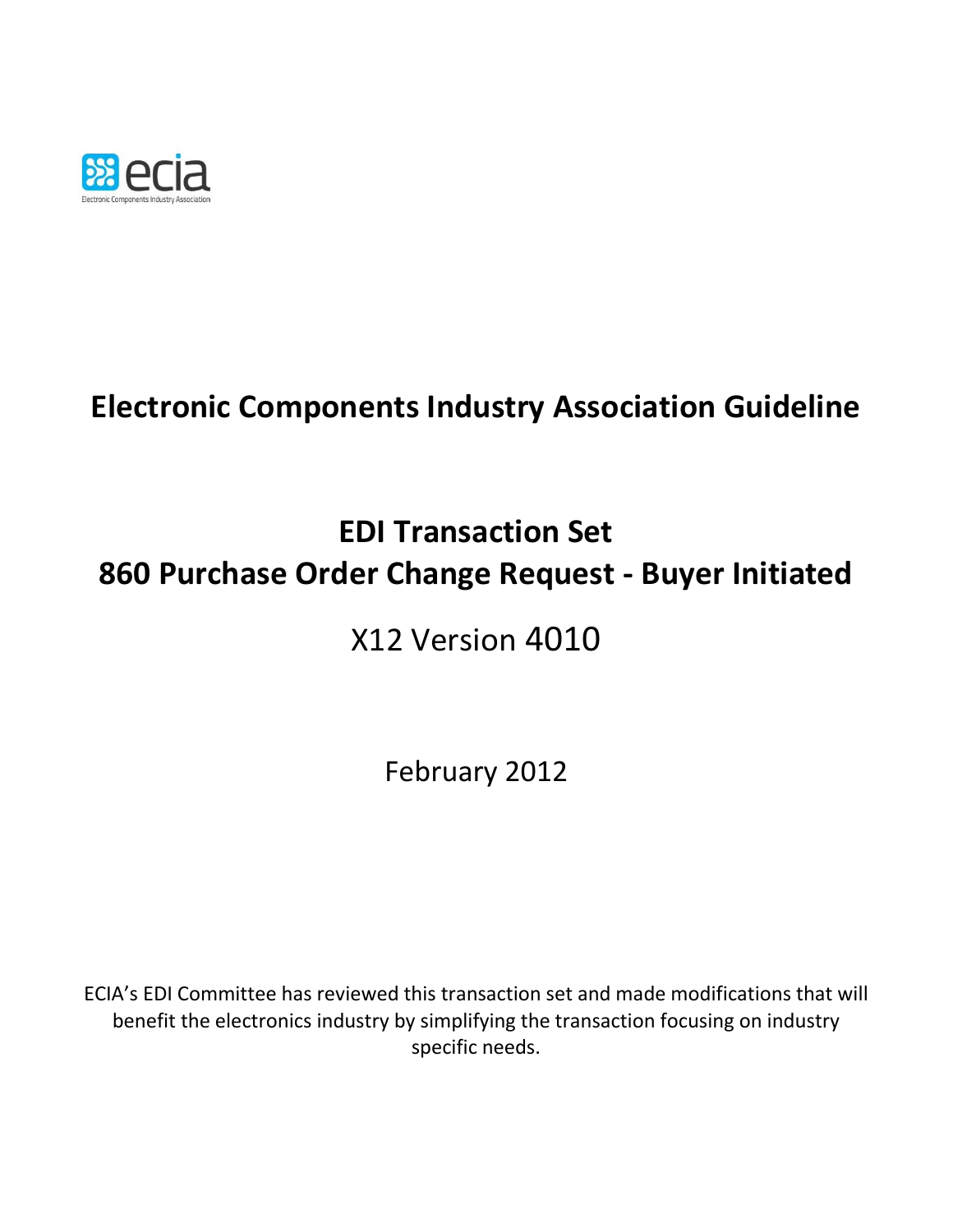## *ECIA*

### \_\_\_\_\_\_\_\_\_\_\_\_\_\_\_\_\_\_\_\_\_\_\_\_\_\_\_\_\_\_\_\_\_\_\_\_\_\_\_\_\_\_\_\_\_\_\_\_\_\_\_\_\_\_\_\_\_\_\_\_\_\_\_\_\_\_\_\_\_\_\_\_\_\_\_\_\_\_\_\_\_\_\_\_\_\_\_\_\_\_\_\_\_\_\_\_\_\_\_\_\_\_\_\_\_ **860 Purchase Order Change Request - Buyer Initiated**

**Functional Group ID=PC**

### **Introduction:**

This Draft Standard for Trial Use contains the format and establishes the data contents of the Purchase Order Change Request - Buyer Initiated Transaction Set (860) for use within the context of an Electronic Data Interchange (EDI) environment. The transaction set can be used to provide the information required for the customary and established business and industry practice relative to a purchase order change. This transaction can be used: (1) by a buyer to request a change to a previously submitted purchase order or (2) by a buyer to confirm acceptance of a purchase order change initiated by the seller or by mutual agreement of the two parties.

#### **Heading:**

| Page<br><u>No.</u><br>$\overline{3}$ | Pos.<br><u>No.</u><br>010 | Seg.<br>$rac{\text{ID}}{\text{ST}}$ | Name<br><b>Transaction Set Header</b>               | <b>Base</b><br><b>Status</b><br>М | <b>User</b><br><b>Status</b><br>M | <b>Max.Use</b> | Loop<br><b>Repeat</b> | <b>Notes and</b><br><b>Comments</b> |
|--------------------------------------|---------------------------|-------------------------------------|-----------------------------------------------------|-----------------------------------|-----------------------------------|----------------|-----------------------|-------------------------------------|
| 4                                    | 020                       | <b>BCH</b>                          | Beginning Segment for Purchase Order<br>Change      | M                                 | M                                 | л              |                       |                                     |
| 6                                    | 080                       | <b>FOB</b>                          | F.O.B. Related Instructions                         | $\Omega$                          |                                   | 1              |                       |                                     |
|                                      |                           |                                     | <b>LOOP ID - N1</b>                                 |                                   |                                   |                | 200                   |                                     |
| 7                                    | 300                       | N1                                  | Name                                                | $\Omega$                          |                                   | ш              |                       |                                     |
| 8                                    | 310                       | N <sub>2</sub>                      | Additional Name Information                         | $\Omega$                          |                                   | $\overline{2}$ |                       |                                     |
| 9                                    | 320                       | N <sub>3</sub>                      | Address Information                                 | $\Omega$                          |                                   | $\overline{c}$ |                       |                                     |
| 10                                   | 330                       | N4                                  | Geographic Location                                 | $\Omega$                          |                                   | >1             |                       |                                     |
| 11                                   | 340                       | <b>REF</b>                          | Reference Identification                            | $\Omega$                          |                                   | 12             |                       |                                     |
| 12                                   | 380                       | T <sub>D5</sub>                     | Carrier Details (Routing Sequence/Transit)<br>Time) | $\Omega$                          |                                   | 12             |                       |                                     |

#### **Detail:**

| Page<br>No. | Pos.<br><u>No.</u> | Seg.<br>$\mathbf{D}$ | Name                     | <b>Base</b><br><b>Status</b> | <b>User</b><br><b>Status</b> | <b>Max.Use</b> | Loop<br><b>Repeat</b> | <b>Notes and</b><br><b>Comments</b> |
|-------------|--------------------|----------------------|--------------------------|------------------------------|------------------------------|----------------|-----------------------|-------------------------------------|
|             |                    |                      | <b>LOOP ID - POC</b>     |                              |                              |                | >1                    |                                     |
| 13          | 010                | POC                  | Line Item Change         | O                            |                              |                |                       |                                     |
| 15          | 100                | <b>REF</b>           | Reference Identification | О                            |                              | >1             |                       |                                     |
|             |                    |                      | <b>LOOP ID - SCH</b>     |                              |                              |                | 200                   |                                     |
| 16          | 295                | <b>SCH</b>           | Line Item Schedule       | O                            |                              |                |                       |                                     |
|             |                    |                      |                          |                              |                              |                |                       |                                     |

#### **Summary:**

| Page<br>No. | Pos.<br>No. | Seg.<br>$\mathbf{D}$ | Name                           | <b>Base</b><br><b>Status</b> | <b>User</b><br><b>Status</b> | <b>Max.Use</b> | Loop<br><b>Repeat</b> | <b>Notes and</b><br><b>Comments</b> |
|-------------|-------------|----------------------|--------------------------------|------------------------------|------------------------------|----------------|-----------------------|-------------------------------------|
|             |             |                      | LOOP ID - CTT                  |                              |                              |                |                       |                                     |
| 17          | 010         | <b>CTT</b>           | <b>Transaction Totals</b>      | 0                            |                              |                |                       | n2                                  |
| 18          | 030         | <b>SE</b>            | <b>Transaction Set Trailer</b> | М                            | M                            |                |                       |                                     |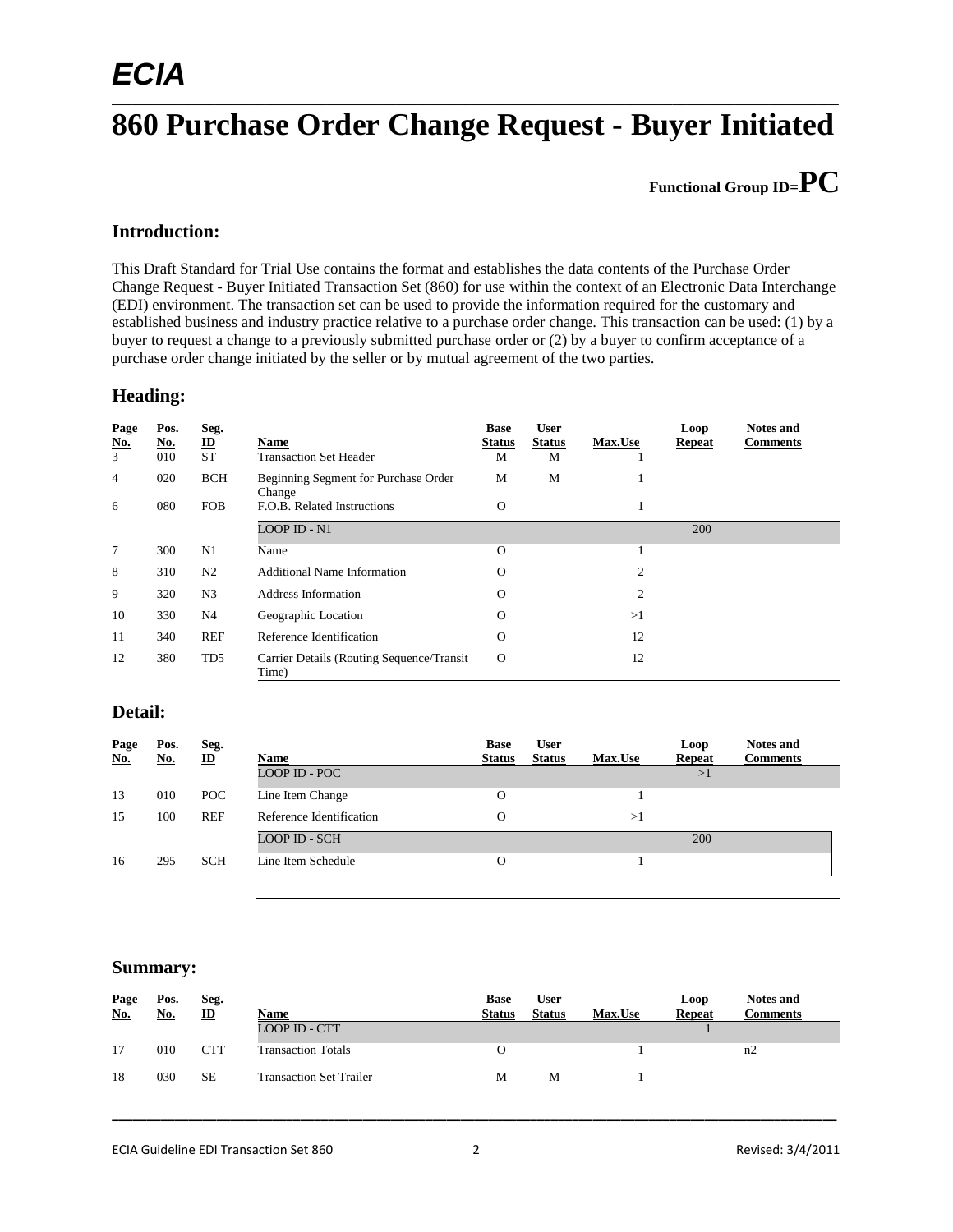### **19 APPENDIX – Sample 860 Transaction**

### **Transaction Set Notes**

Number of line items (CTT01) is the accumulation of the number of POC segments. If used, hash total (CTT02) is the sum of the value of quantities ordered (POC03) for each POC segment.

\_\_\_\_\_\_\_\_\_\_\_\_\_\_\_\_\_\_\_\_\_\_\_\_\_\_\_\_\_\_\_\_\_\_\_\_\_\_\_\_\_\_\_\_\_\_\_\_\_\_\_\_\_\_\_\_\_\_\_\_\_\_\_\_\_\_\_\_\_\_\_\_\_\_\_\_\_\_\_\_\_\_\_\_\_\_\_\_\_\_\_\_\_\_\_\_\_\_\_\_\_\_\_\_\_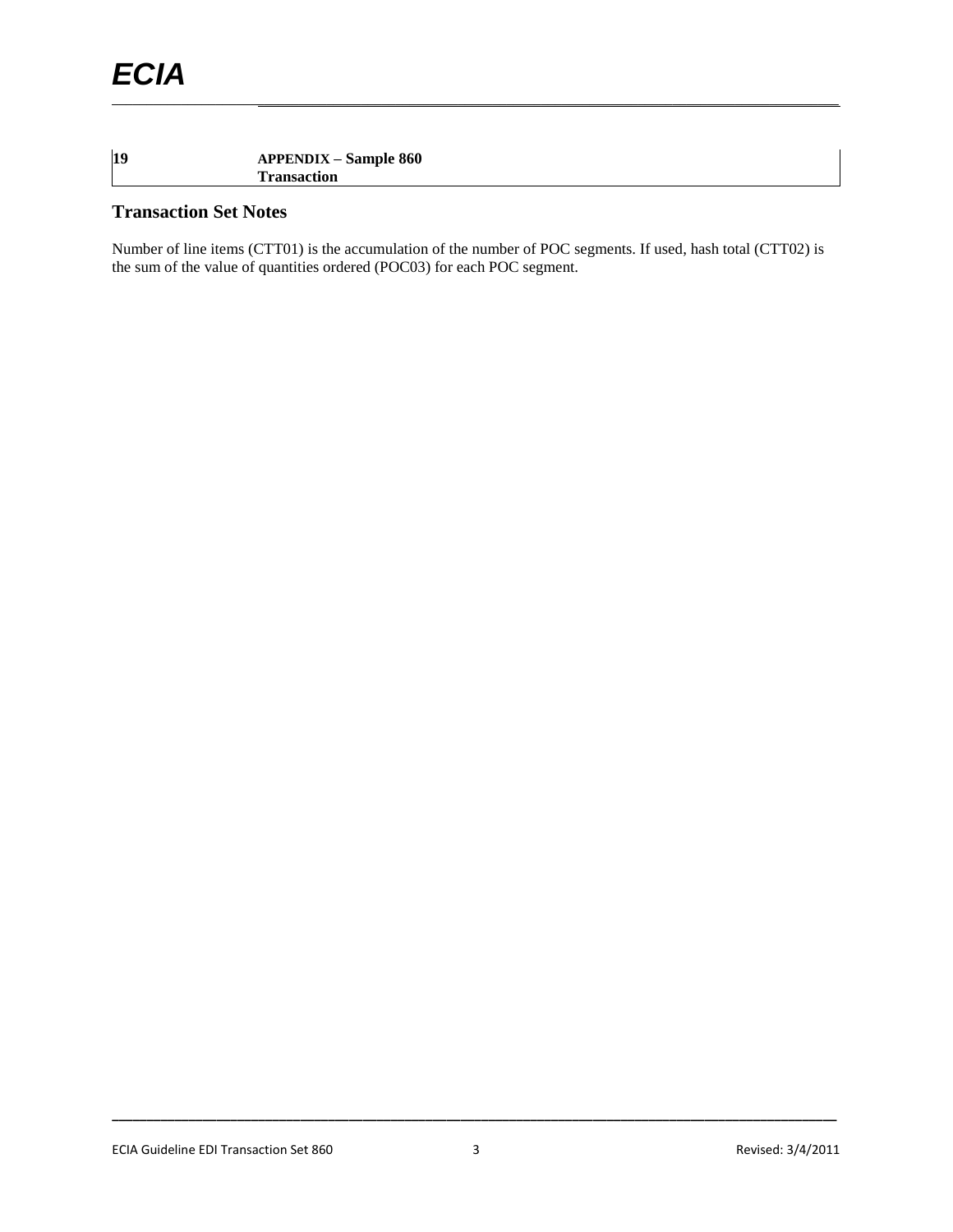| Segment:               | <b>ST</b> Transaction Set Header                                                                                     |
|------------------------|----------------------------------------------------------------------------------------------------------------------|
| <b>Position:</b>       | 010                                                                                                                  |
| Loop:                  |                                                                                                                      |
| Level:                 | Heading                                                                                                              |
| Usage:                 | Mandatory                                                                                                            |
| <b>Max Use:</b>        |                                                                                                                      |
| <b>Purpose:</b>        | To indicate the start of a transaction set and to assign a control number                                            |
| <b>Syntax Notes:</b>   |                                                                                                                      |
| <b>Semantic Notes:</b> | The transaction set identifier (ST01) is used by the translation routines of the                                     |
|                        | interchange partners to select the appropriate transaction set definition (e.g., 810 selects the Invoice Transaction |

Set).

**Comments:**

|             |         | <b>Data Element Summary</b>                                                                                                                                                                  |   |                                        |      |
|-------------|---------|----------------------------------------------------------------------------------------------------------------------------------------------------------------------------------------------|---|----------------------------------------|------|
| Ref.        | Data    |                                                                                                                                                                                              |   | <b>Base</b>                            | User |
| Des.        | Element | <b>Name</b>                                                                                                                                                                                  |   | <b>Attributes</b><br><b>Attributes</b> |      |
| <b>ST01</b> | 143     | <b>Transaction Set Identifier Code</b>                                                                                                                                                       | М | ID <sub>3/3</sub>                      | М    |
|             |         | Code uniquely identifying a Transaction Set                                                                                                                                                  |   |                                        |      |
|             |         | 860 – Purchase Order Change                                                                                                                                                                  |   |                                        |      |
| <b>ST02</b> | 329     | <b>Transaction Set Control Number</b>                                                                                                                                                        | М | AN 4/9                                 | M    |
|             |         | Identifying control number that must be unique within the transaction set functional group<br>assigned by the originator for a transaction set<br>A sequential number assigned by the Sender |   |                                        |      |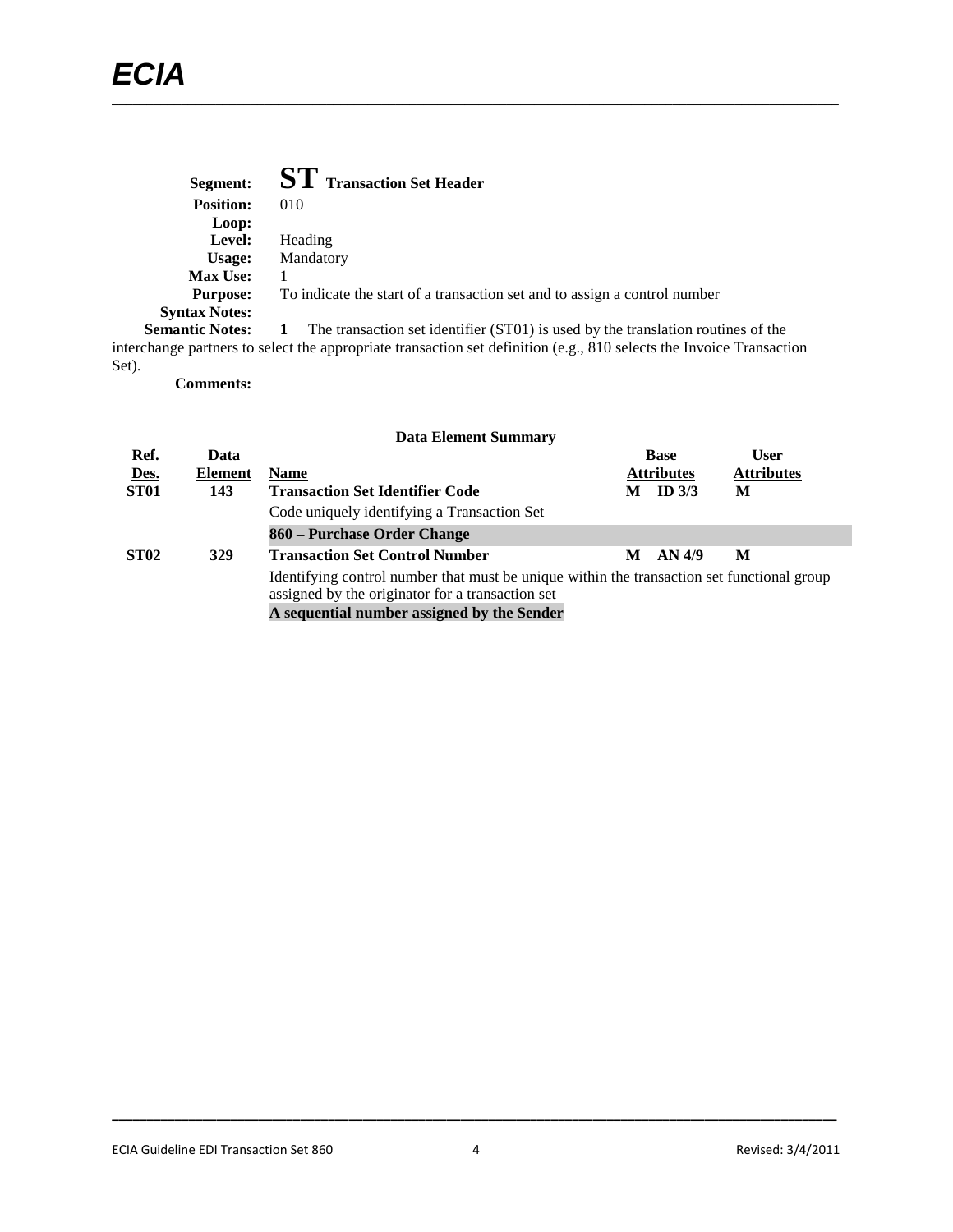| Segment:                      | <b>BCH</b> Beginning Segment for Purchase Order Change                              |
|-------------------------------|-------------------------------------------------------------------------------------|
| <b>Position:</b>              | 020                                                                                 |
| Loop:                         |                                                                                     |
| Level:                        | Heading                                                                             |
| Usage:                        | Mandatory                                                                           |
| <b>Max Use:</b>               |                                                                                     |
| <b>Purpose:</b>               | To indicate the beginning of the Purchase Order Change Transaction Set and transmit |
| identifying numbers and dates |                                                                                     |
| <b>Syntax Notes:</b>          |                                                                                     |
| <b>Semantic Notes:</b>        | BCH06 is the date assigned by the purchaser to purchase order.<br>1                 |
|                               | BCH09 is the seller's order number.<br>2                                            |
|                               | 3<br>BCH10 is the date assigned by the sender to the acknowledgment.                |

**4** BCH11 is the date of the purchase order change request.

**Comments:**

|                   |                | <b>Data Element Summary</b>                                                                                                                                                                        |          |                   |                   |
|-------------------|----------------|----------------------------------------------------------------------------------------------------------------------------------------------------------------------------------------------------|----------|-------------------|-------------------|
| Ref.              | Data           |                                                                                                                                                                                                    |          | <b>Base</b>       | <b>User</b>       |
| Des.              | <b>Element</b> | <b>Name</b>                                                                                                                                                                                        |          | <b>Attributes</b> | <b>Attributes</b> |
| BCH <sub>01</sub> | 353            | <b>Transaction Set Purpose Code</b>                                                                                                                                                                |          | $M$ ID $2/2$      | M                 |
|                   |                | Code identifying purpose of transaction set                                                                                                                                                        |          |                   |                   |
|                   |                | 01 – Cancellation<br>04 - Change Order                                                                                                                                                             |          |                   |                   |
| <b>BCH02</b>      | 92             | <b>Purchase Order Type Code</b>                                                                                                                                                                    | М        | ID $2/2$          | M                 |
|                   |                | Code specifying the type of Purchase Order                                                                                                                                                         |          |                   |                   |
|                   |                | <b>CP</b> – Change to Purchase Order                                                                                                                                                               |          |                   |                   |
| <b>BCH03</b>      | 324            | <b>Purchase Order Number</b>                                                                                                                                                                       | М        | AN 1/22           | $\mathbf{M}$      |
|                   |                | Identifying number for Purchase Order assigned by the orderer/purchaser                                                                                                                            |          |                   |                   |
| <b>BCH04</b>      | 328            | <b>Release Number</b>                                                                                                                                                                              | $\Omega$ | $AN$ 1/30         |                   |
|                   |                | Number identifying a release against a Purchase Order previously placed by the parties<br>involved in the transaction<br><b>Not used</b>                                                           |          |                   |                   |
| <b>BCH05</b>      | 327            | <b>Change Order Sequence Number</b>                                                                                                                                                                | 0        | AN <sub>1/8</sub> |                   |
|                   |                | Number assigned by the orderer identifying a specific change or revision to a previously<br>transmitted transaction set                                                                            |          |                   |                   |
| <b>BCH06</b>      | 373            | <b>Date</b>                                                                                                                                                                                        | M        | <b>DT 8/8</b>     | M                 |
|                   |                | Date expressed as CCYYMMDD<br><b>Purchase Order Date</b>                                                                                                                                           |          |                   |                   |
| <b>BCH07</b>      | 326            | <b>Request Reference Number</b>                                                                                                                                                                    | O        | AN 1/45           |                   |
|                   |                | Reference number or RFQ number to use to identify a particular transaction set and query<br>(additional reference number or description which can be used with contract number)<br><b>Not used</b> |          |                   |                   |
| <b>BCH08</b>      | 367            | <b>Contract Number</b>                                                                                                                                                                             | O        | AN 1/30           |                   |
|                   |                | Contract number<br>Not used                                                                                                                                                                        |          |                   |                   |
| <b>BCH09</b>      | 127            | <b>Reference Identification</b>                                                                                                                                                                    | O        | AN 1/30           |                   |
|                   |                | Reference information as defined for a particular Transaction Set or as specified by the<br>Reference Identification Qualifier<br><b>Supplier Sales Order Number</b>                               |          |                   |                   |
| <b>BCH10</b>      | 373            | Date                                                                                                                                                                                               | O        | <b>DT 8/8</b>     |                   |
|                   |                | Date expressed as CCYYMMDD<br><b>Not used</b>                                                                                                                                                      |          |                   |                   |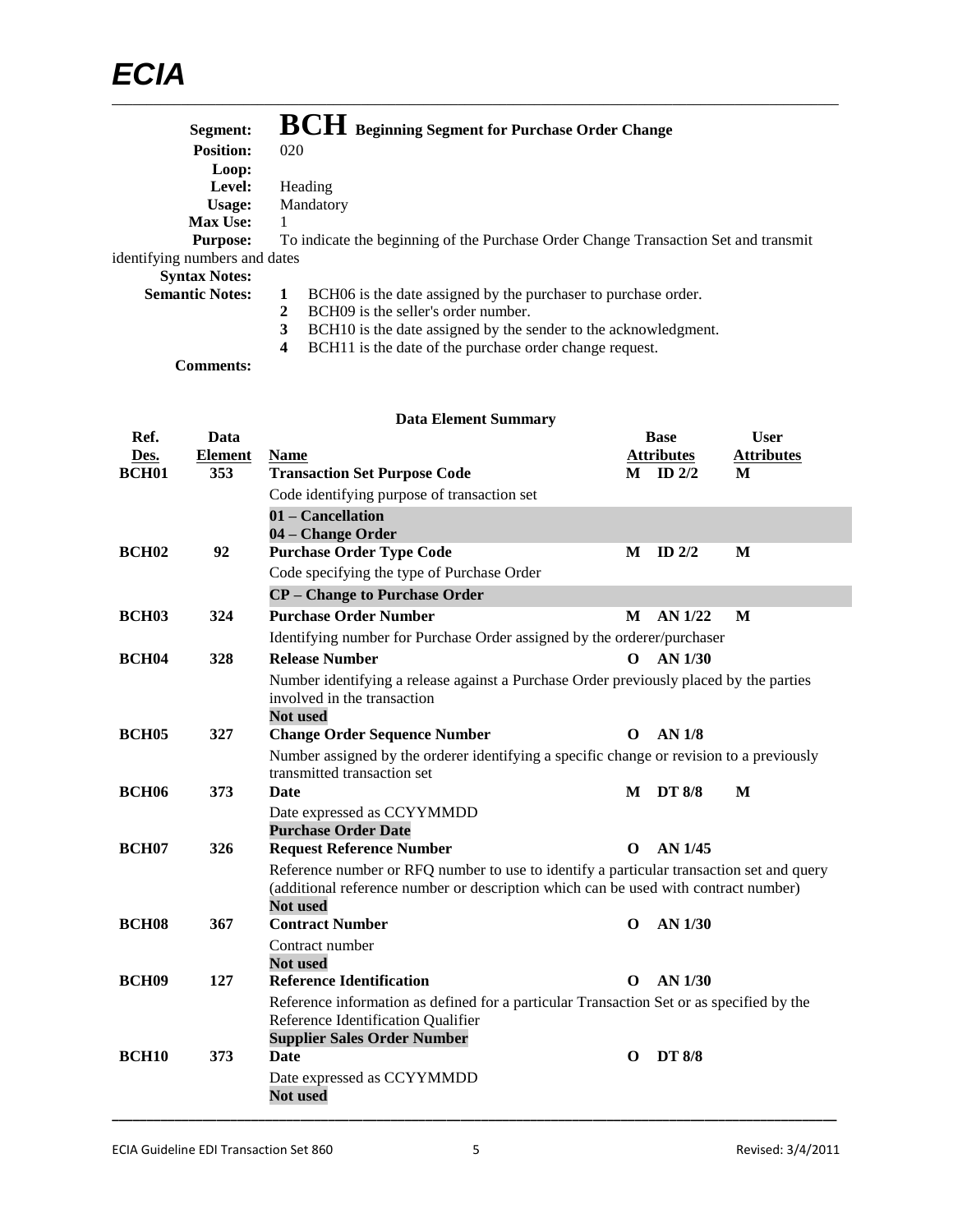## *ECIA*

\_\_\_\_\_\_\_\_\_\_\_\_\_\_\_\_\_\_\_\_\_\_\_\_\_\_\_\_\_\_\_\_\_\_\_\_\_\_\_\_\_\_\_\_\_\_\_\_\_\_\_\_\_\_\_\_\_\_\_\_\_\_\_\_\_\_\_\_\_\_\_\_\_\_\_\_\_\_\_\_\_\_\_\_\_\_\_\_\_\_\_\_\_\_\_\_\_\_\_\_\_\_\_\_\_ **BCH11 373 Date O DT 8/8**

Date expressed as CCYYMMDD **P.O. Change Request Date**

**Note: Elements BCH12 through BCH16 are not used.**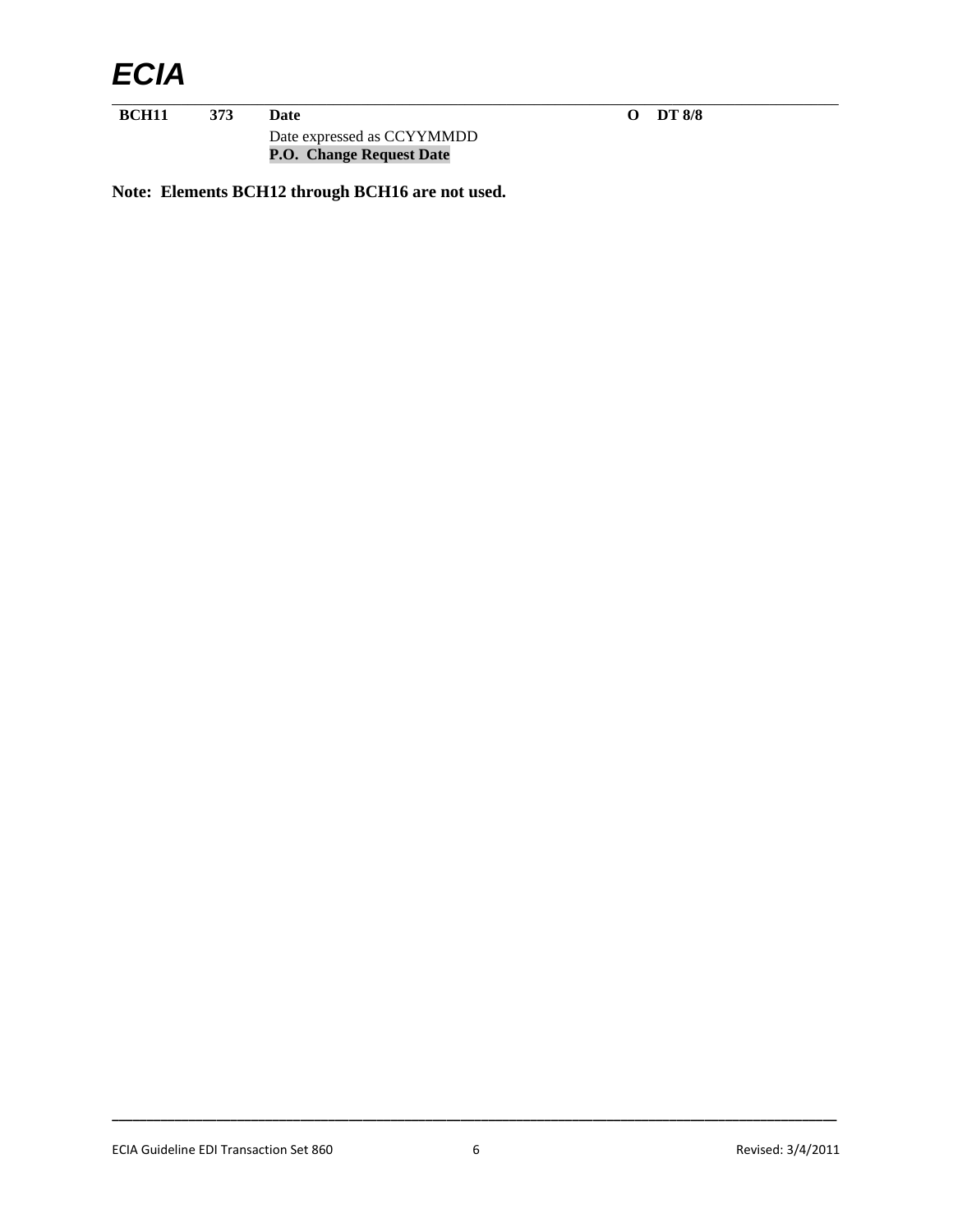## **Segment:FOB F.O.B. Related Instructions**

| <b>Position:</b>       | 080                                                                                       |
|------------------------|-------------------------------------------------------------------------------------------|
| Loop:                  |                                                                                           |
| Level:                 | Heading                                                                                   |
| Usage:                 | Optional                                                                                  |
| <b>Max Use:</b>        |                                                                                           |
| <b>Purpose:</b>        | To specify transportation instructions relating to shipment                               |
| <b>Syntax Notes:</b>   | If FOB03 is present, then FOB02 is required.<br>1                                         |
|                        | If FOB04 is present, then FOB05 is required.<br>2                                         |
|                        | If FOB07 is present, then FOB06 is required.<br>3                                         |
|                        | If FOB08 is present, then FOB09 is required.<br>4                                         |
| <b>Semantic Notes:</b> | FOB01 indicates which party will pay the carrier.                                         |
|                        | FOB02 is the code specifying transportation responsibility location.<br>2                 |
|                        | 3<br>FOB06 is the code specifying the title passage location.                             |
|                        | FOB08 is the code specifying the point at which the risk of loss transfers. This may<br>4 |
|                        | be different than the location specified in FOB02/FOB03 and FOB06/FOB07.                  |
| <b>Comments:</b>       |                                                                                           |

| $\sim$              |                                     |
|---------------------|-------------------------------------|
| <b>Usage Notes:</b> | This segment may be used or omitted |

|              |                | <b>Data Element Summary</b>                                                                |              |                   |                   |
|--------------|----------------|--------------------------------------------------------------------------------------------|--------------|-------------------|-------------------|
| Ref.         | Data           |                                                                                            |              | <b>Base</b>       | <b>User</b>       |
| Des.         | <b>Element</b> | <b>Name</b>                                                                                |              | <b>Attributes</b> | <b>Attributes</b> |
| <b>FOB01</b> | 146            | <b>Shipment Method of Payment</b>                                                          | M            | $ID$ 2/2          | M                 |
|              |                | Code identifying payment terms for transportation charges                                  |              |                   |                   |
|              |                | PC - Prepaid but charge to buyer                                                           |              |                   |                   |
| <b>FOB02</b> | 309            | <b>Location Qualifier</b>                                                                  | X            | ID $1/2$          |                   |
|              |                | Code identifying type of location                                                          |              |                   |                   |
|              |                | Not used                                                                                   |              |                   |                   |
| <b>FOB03</b> | 352            | <b>Description</b>                                                                         | $\Omega$     | <b>AN 1/80</b>    |                   |
|              |                | A free-form description to clarify the related data elements and their content             |              |                   |                   |
|              |                | <b>Not</b> used                                                                            |              |                   |                   |
| <b>FOB04</b> | 334            | <b>Transportation Terms Qualifier Code</b>                                                 | $\Omega$     | $ID$ $2/2$        |                   |
|              |                | Code identifying the source of the transportation terms                                    |              |                   |                   |
|              |                | Refer to 004010 Data Element Dictionary for acceptable code values.                        |              |                   |                   |
| <b>FOB05</b> | 335            | <b>Transportation Terms Code</b>                                                           | $\mathbf{X}$ | ID <sub>3/3</sub> |                   |
|              |                | Code identifying the trade terms which apply to the shipment transportation responsibility |              |                   |                   |
|              |                | <b>FOB</b>                                                                                 |              |                   |                   |
| <b>FOB06</b> | 309            | <b>Location Qualifier</b>                                                                  | X            | ID $1/2$          |                   |
|              |                | Code identifying type of location                                                          |              |                   |                   |
|              |                | <b>DE-Destination</b>                                                                      |              |                   |                   |
|              |                | $OR - Origin$                                                                              |              |                   |                   |
|              |                | <b>FA</b> - Factory                                                                        |              |                   |                   |
| <b>FOB07</b> | 352            | <b>Description</b>                                                                         | $\mathbf 0$  | <b>AN 1/80</b>    |                   |
|              |                | A free-form description to clarify the related data elements and their content             |              |                   |                   |
|              |                | Not used                                                                                   |              |                   |                   |
|              |                |                                                                                            |              |                   |                   |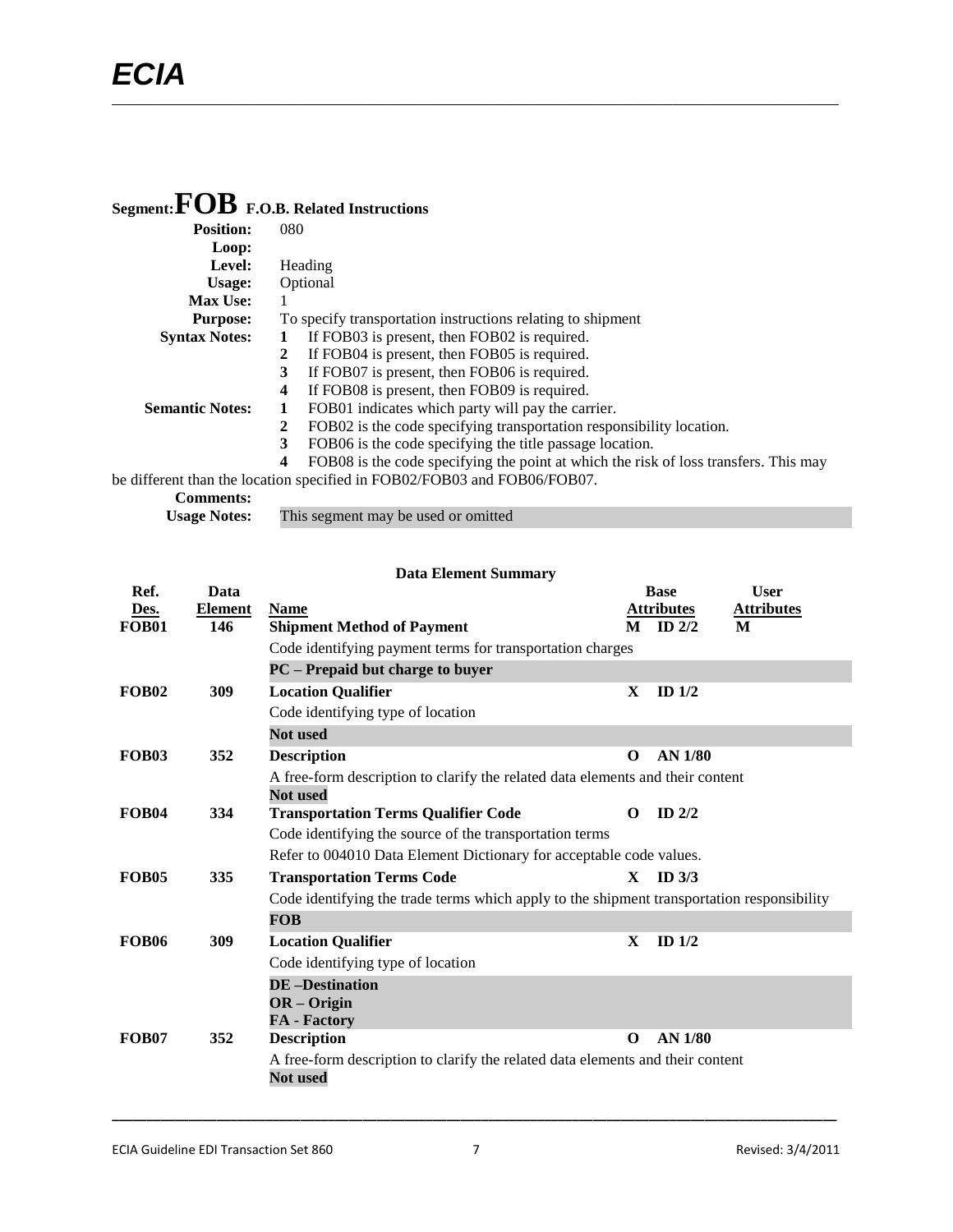## *ECIA*

| <b>FOB08</b>      | 54                     | <b>Risk of Loss Code</b>                                                                                      | O | ID $2/2$ |  |
|-------------------|------------------------|---------------------------------------------------------------------------------------------------------------|---|----------|--|
|                   |                        | Code specifying where responsibility for risk of loss passes                                                  |   |          |  |
|                   |                        | <b>Not used</b>                                                                                               |   |          |  |
| FOB <sub>09</sub> | 352                    | <b>Description</b>                                                                                            | X | AN 1/80  |  |
|                   |                        | A free-form description to clarify the related data elements and their content<br><b>Not used</b>             |   |          |  |
|                   | <b>Segment:</b>        | N1 Name                                                                                                       |   |          |  |
|                   | <b>Position:</b>       | 300                                                                                                           |   |          |  |
|                   | Loop:                  | N1<br>Mandatory                                                                                               |   |          |  |
|                   | Level:                 | Heading                                                                                                       |   |          |  |
|                   | Usage:                 | Optional                                                                                                      |   |          |  |
|                   | <b>Max Use:</b>        |                                                                                                               |   |          |  |
|                   | <b>Purpose:</b>        | To identify a party by type of organization, name, and code                                                   |   |          |  |
|                   | <b>Syntax Notes:</b>   | At least one of N102 or N103 is required.<br>1                                                                |   |          |  |
|                   |                        | If either N103 or N104 is present, then the other is required.<br>2                                           |   |          |  |
|                   | <b>Semantic Notes:</b> |                                                                                                               |   |          |  |
|                   | <b>Comments:</b>       | This segment, used alone, provides the most efficient method of providing<br>1                                |   |          |  |
|                   |                        | organizational identification. To obtain this efficiency the "ID Code" (N104) must provide a key to the table |   |          |  |
|                   |                        | maintained by the transaction processing party.                                                               |   |          |  |

|                     | 2 N105 and N106 further define the type of entity in N101. |
|---------------------|------------------------------------------------------------|
| <b>Usage Notes:</b> | This segment may be used or omitted                        |

| <b>Data Element Summary</b> |                      |                                                                                           |          |                                 |                        |  |
|-----------------------------|----------------------|-------------------------------------------------------------------------------------------|----------|---------------------------------|------------------------|--|
| Ref.                        | Data                 |                                                                                           |          | <b>Base</b>                     | <b>User</b>            |  |
| Des.<br><b>N101</b>         | <b>Element</b><br>98 | <b>Name</b><br><b>Entity Identifier Code</b>                                              |          | <b>Attributes</b><br>$M$ ID 2/3 | <b>Attributes</b><br>M |  |
|                             |                      | Code identifying an organizational entity, a physical location, property or an individual |          |                                 |                        |  |
|                             |                      | $ST - ShipTo$                                                                             |          |                                 |                        |  |
| N <sub>10</sub> 2           | 93                   | <b>Name</b>                                                                               | X        | $AN$ 1/60                       |                        |  |
|                             |                      | Free-form name<br><b>For Drop Ships only</b>                                              |          |                                 |                        |  |
| N <sub>103</sub>            | 66                   | <b>Identification Code Qualifier</b>                                                      | X        | ID $1/2$                        |                        |  |
|                             |                      | Code designating the system/method of code structure used for Identification Code (67)    |          |                                 |                        |  |
|                             |                      | 91 – Assigned by supplier<br>92 – Assigned by distributor                                 |          |                                 |                        |  |
| N <sub>104</sub>            | 67                   | <b>Identification Code</b>                                                                | X        | $AN$ 2/80                       |                        |  |
|                             |                      | Code identifying a party or other code                                                    |          |                                 |                        |  |
|                             |                      | If previous qualifier $=$ '91',                                                           |          |                                 |                        |  |
|                             |                      | Supplier's code.                                                                          |          |                                 |                        |  |
|                             |                      | If previous qualifier $=$ '92',                                                           |          |                                 |                        |  |
| N <sub>105</sub>            | 706                  | Distributor's code                                                                        | $\Omega$ | $ID$ $2/2$                      |                        |  |
|                             |                      | <b>Entity Relationship Code</b><br>Code describing entity relationship                    |          |                                 |                        |  |
|                             |                      | <b>Not used</b>                                                                           |          |                                 |                        |  |
| N <sub>106</sub>            | 98                   | <b>Entity Identifier Code</b>                                                             | $\Omega$ | ID $2/3$                        |                        |  |
|                             |                      | Code identifying an organizational entity, a physical location, property or an individual |          |                                 |                        |  |
|                             |                      | <b>Not used</b>                                                                           |          |                                 |                        |  |
|                             |                      |                                                                                           |          |                                 |                        |  |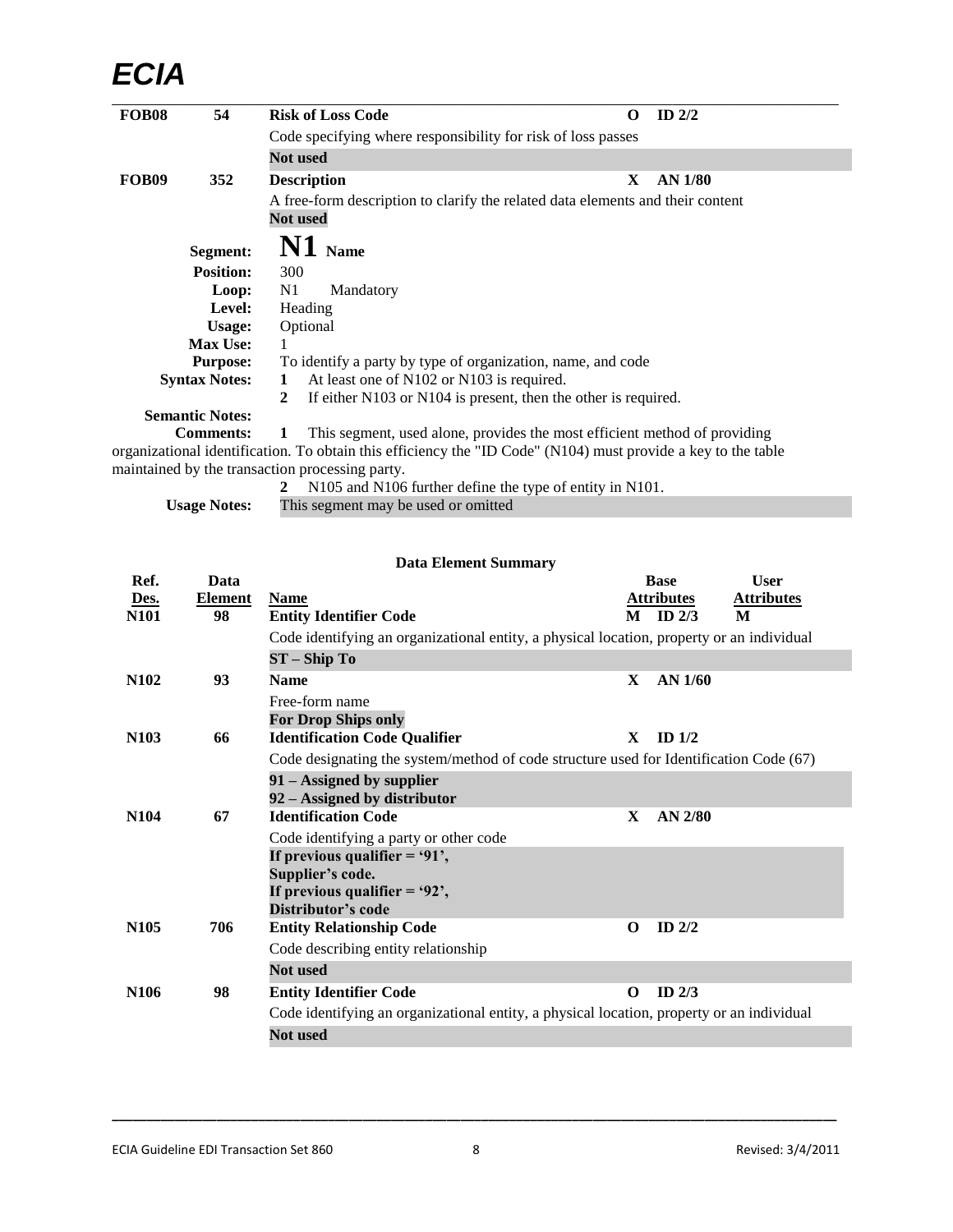## *ECIA* \_\_\_\_\_\_\_\_\_\_\_\_\_\_\_\_\_\_\_\_\_\_\_\_\_\_\_\_\_\_\_\_\_\_\_\_\_\_\_\_\_\_\_\_\_\_\_\_\_\_\_\_\_\_\_\_\_\_\_\_\_\_\_\_\_\_\_\_\_\_\_\_\_\_\_\_\_\_\_\_\_\_\_\_\_\_\_\_\_\_\_\_\_\_\_\_\_\_\_\_\_\_\_\_\_

| Segment:               | N2 Additional Name Information                                           |
|------------------------|--------------------------------------------------------------------------|
| <b>Position:</b>       | 310                                                                      |
| Loop:                  | N1<br>Optional                                                           |
| Level:                 | Heading                                                                  |
| Usage:                 | Optional                                                                 |
| <b>Max Use:</b>        | $\overline{c}$                                                           |
| <b>Purpose:</b>        | To specify additional names or those longer than 35 characters in length |
| <b>Syntax Notes:</b>   |                                                                          |
| <b>Semantic Notes:</b> |                                                                          |
| <b>Comments:</b>       |                                                                          |
| <b>Usage Notes:</b>    | This segment may be used or omitted                                      |

### **Data Element Summary**

| Ref.                          | Data           |                |                   | <b>Base</b>       | User              |
|-------------------------------|----------------|----------------|-------------------|-------------------|-------------------|
| Des.                          | <b>Element</b> | <b>Name</b>    |                   | <b>Attributes</b> | <b>Attributes</b> |
| N <sub>201</sub>              | 93             | <b>Name</b>    | M                 | AN $1/60$         | М                 |
|                               |                | Free-form name |                   |                   |                   |
| N <sub>2</sub> 0 <sub>2</sub> | 93             | <b>Name</b>    | $\mathbf{\Omega}$ | AN 1/60           |                   |
|                               |                | Free-form name |                   |                   |                   |

**Note: This segment is only used for supplier drop ships to end customers.**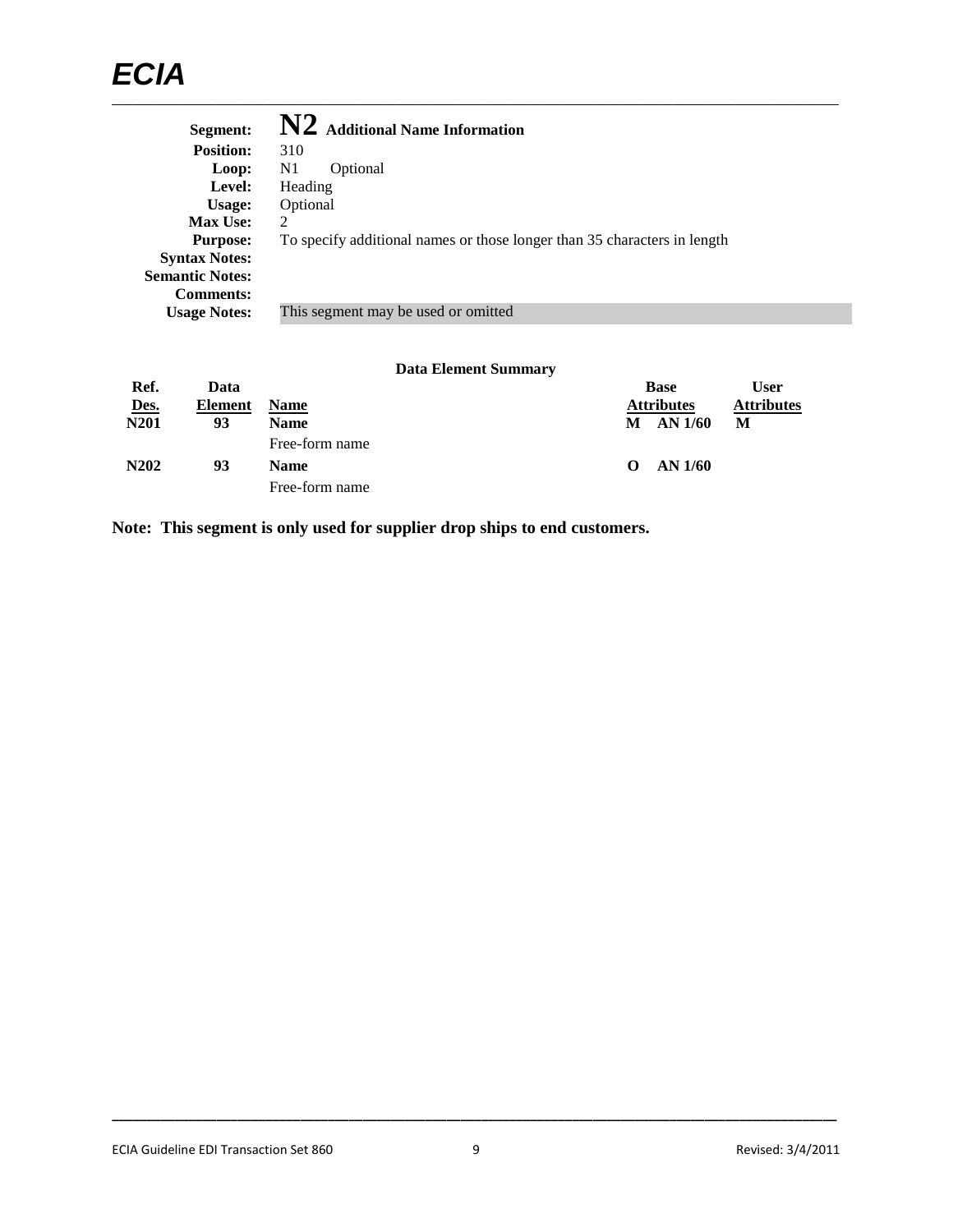## *ECIA* \_\_\_\_\_\_\_\_\_\_\_\_\_\_\_\_\_\_\_\_\_\_\_\_\_\_\_\_\_\_\_\_\_\_\_\_\_\_\_\_\_\_\_\_\_\_\_\_\_\_\_\_\_\_\_\_\_\_\_\_\_\_\_\_\_\_\_\_\_\_\_\_\_\_\_\_\_\_\_\_\_\_\_\_\_\_\_\_\_\_\_\_\_\_\_\_\_\_\_\_\_\_\_\_\_

| Segment:               | N3 Address Information                     |
|------------------------|--------------------------------------------|
| <b>Position:</b>       | 320                                        |
| Loop:                  | N1<br>Optional                             |
| Level:                 | Heading                                    |
| Usage:                 | Optional                                   |
| <b>Max Use:</b>        | 2                                          |
| <b>Purpose:</b>        | To specify the location of the named party |
| <b>Syntax Notes:</b>   |                                            |
| <b>Semantic Notes:</b> |                                            |
| <b>Comments:</b>       |                                            |
| <b>Usage Notes:</b>    | This segment may be used or omitted        |
|                        |                                            |

### **Data Element Summary**

| Ref.        | Data    |                            |                   | <b>Base</b>       | User              |
|-------------|---------|----------------------------|-------------------|-------------------|-------------------|
| Des.        | Element | <b>Name</b>                |                   | <b>Attributes</b> | <b>Attributes</b> |
| <b>N301</b> | 166     | <b>Address Information</b> | M                 | $AN$ 1/55         | М                 |
|             |         | Address information        |                   |                   |                   |
| N302        | 166     | <b>Address Information</b> | $\mathbf{\Omega}$ | AN 1/55           |                   |
|             |         | Address information        |                   |                   |                   |

**Note: This segment is only used for supplier drop ships to end customers** .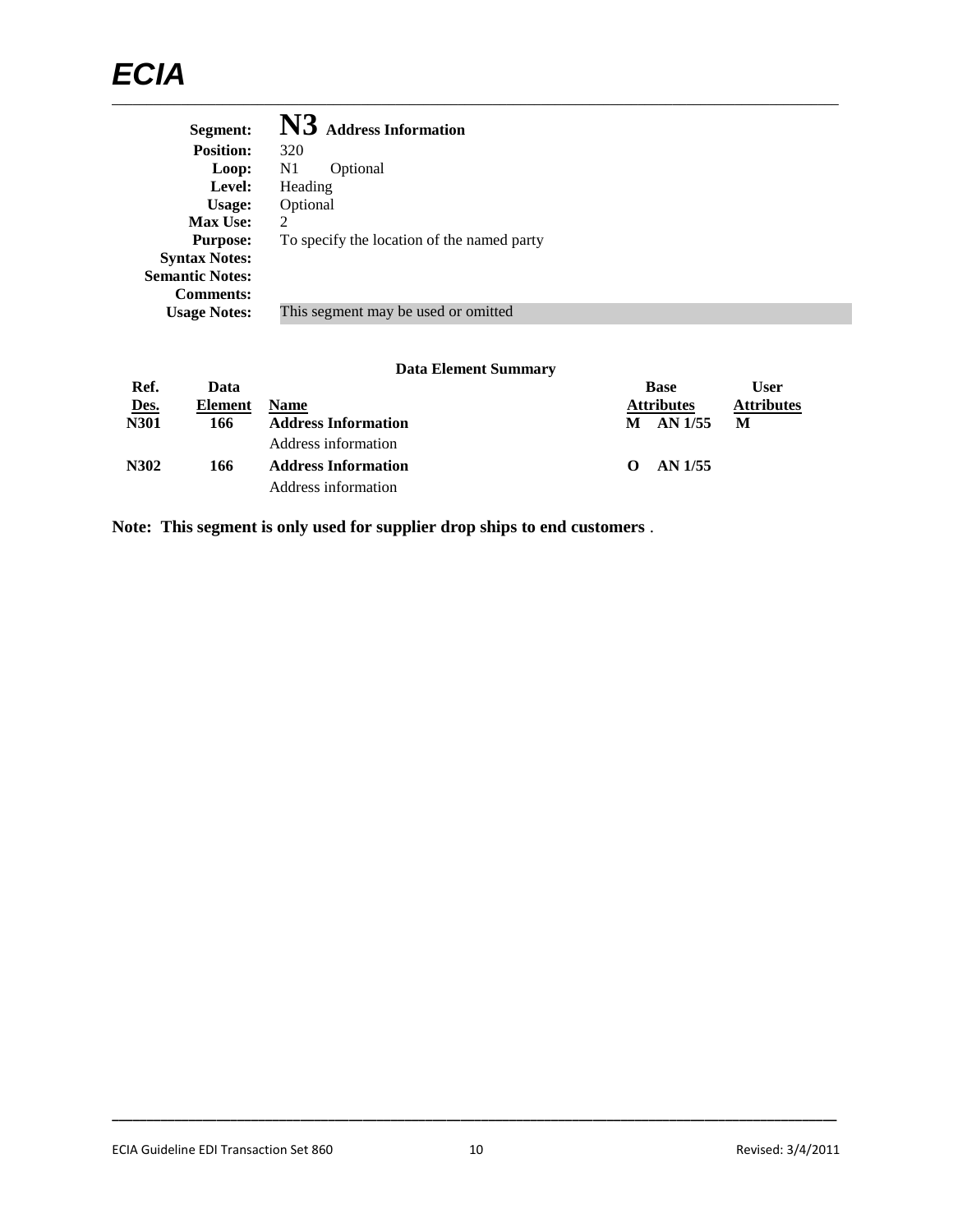## *ECIA* \_\_\_\_\_\_\_\_\_\_\_\_\_\_\_\_\_\_\_\_\_\_\_\_\_\_\_\_\_\_\_\_\_\_\_\_\_\_\_\_\_\_\_\_\_\_\_\_\_\_\_\_\_\_\_\_\_\_\_\_\_\_\_\_\_\_\_\_\_\_\_\_\_\_\_\_\_\_\_\_\_\_\_\_\_\_\_\_\_\_\_\_\_\_\_\_\_\_\_\_\_\_\_\_\_

| Segment:               | N4 Geographic Location                                                              |
|------------------------|-------------------------------------------------------------------------------------|
| <b>Position:</b>       | 330                                                                                 |
| Loop:                  | N1<br>Optional                                                                      |
| Level:                 | Heading                                                                             |
| Usage:                 | Optional                                                                            |
| <b>Max Use:</b>        | >1                                                                                  |
| <b>Purpose:</b>        | To specify the geographic place of the named party                                  |
| <b>Syntax Notes:</b>   | If N406 is present, then N405 is required.<br>1                                     |
| <b>Semantic Notes:</b> |                                                                                     |
| <b>Comments:</b>       | A combination of either N401 through N404, or N405 and N406 may be adequate to<br>1 |
| specify a location.    |                                                                                     |
|                        | N402 is required only if city name (N401) is in the U.S. or Canada.                 |
| <b>Usage Notes:</b>    | This segment may be used or omitted                                                 |

| <b>Data Element Summary</b> |            |                                                                                                               |          |                   |                   |
|-----------------------------|------------|---------------------------------------------------------------------------------------------------------------|----------|-------------------|-------------------|
| Ref.                        | Data       |                                                                                                               |          | <b>Base</b>       | <b>User</b>       |
| Des.                        | Element    | <b>Name</b>                                                                                                   |          | <b>Attributes</b> | <b>Attributes</b> |
| N401                        | 19         | <b>City Name</b>                                                                                              | $\Omega$ | $AN$ 2/30         |                   |
|                             |            | Free-form text for city name                                                                                  |          |                   |                   |
| N402                        | 156        | <b>State or Province Code</b>                                                                                 | $\Omega$ | ID $2/2$          |                   |
|                             |            | Code (Standard State/Province) as defined by appropriate government agency                                    |          |                   |                   |
| N403                        | 116        | <b>Postal Code</b>                                                                                            | $\Omega$ | $ID$ 3/15         |                   |
|                             |            | Code defining international postal zone code excluding punctuation and blanks (zip code<br>for United States) |          |                   |                   |
| N404                        | 26         | <b>Country Code</b>                                                                                           | $\Omega$ | ID $2/3$          |                   |
|                             |            | Code identifying the country                                                                                  |          |                   |                   |
| N405                        | 309        | <b>Location Qualifier</b>                                                                                     | X        | ID $1/2$          |                   |
|                             |            | Code identifying type of location                                                                             |          |                   |                   |
|                             |            | <b>Not</b> used                                                                                               |          |                   |                   |
| N406                        | <b>310</b> | <b>Location Identifier</b>                                                                                    | $\Omega$ | AN 1/30           |                   |
|                             |            | Code which identifies a specific location<br><b>Not</b> used                                                  |          |                   |                   |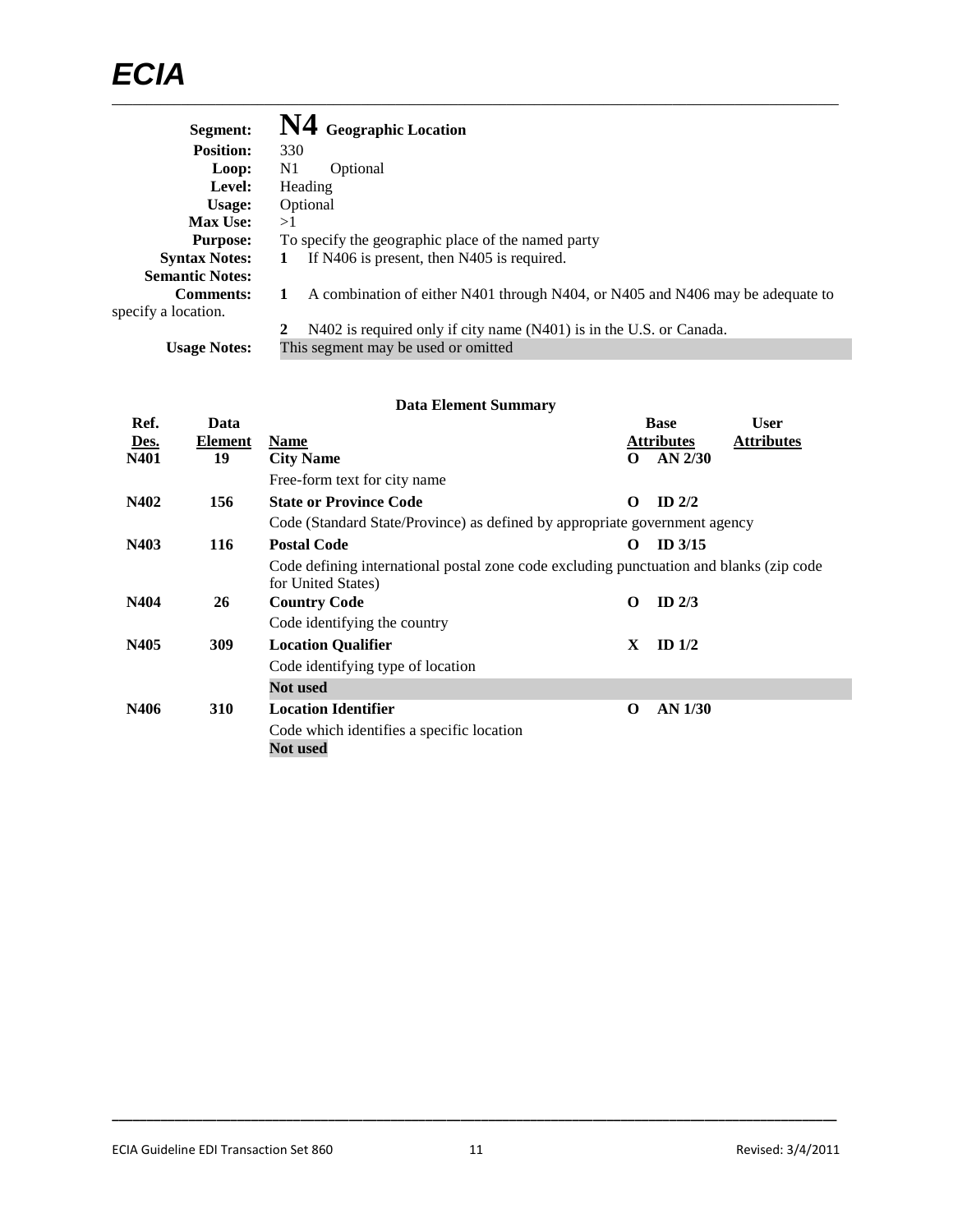| Segment:               | <b>REF</b> Reference Identification                                     |
|------------------------|-------------------------------------------------------------------------|
| <b>Position:</b>       | 340                                                                     |
| Loop:                  | N1<br>Optional                                                          |
| Level:                 | Heading                                                                 |
| Usage:                 | Optional                                                                |
| <b>Max Use:</b>        | 12                                                                      |
| <b>Purpose:</b>        | To specify identifying information                                      |
| <b>Syntax Notes:</b>   | At least one of REF02 or REF03 is required.<br>1                        |
|                        | If either C04003 or C04004 is present, then the other is required.<br>2 |
|                        | If either C04005 or C04006 is present, then the other is required.<br>3 |
| <b>Semantic Notes:</b> | REF04 contains data relating to the value cited in REF02.<br>1          |
| <b>Comments:</b>       |                                                                         |
| <b>Usage Notes:</b>    | This segment may be used or omitted                                     |

#### **Data Element Summary**

| Ref.              | Data             |                                                                                                                                   |    | <b>Base</b>       | <b>User</b>       |
|-------------------|------------------|-----------------------------------------------------------------------------------------------------------------------------------|----|-------------------|-------------------|
| Des.              | <b>Element</b>   | <b>Name</b>                                                                                                                       |    | <b>Attributes</b> | <b>Attributes</b> |
| <b>REF01</b>      | 128              | <b>Reference Identification Qualifier</b>                                                                                         | М  | ID $2/3$          | М                 |
|                   |                  | Code qualifying the Reference Identification                                                                                      |    |                   |                   |
|                   |                  | <b>PR</b> – Price Quote                                                                                                           |    |                   |                   |
| <b>REF02</b>      | 127              | <b>Reference Identification</b>                                                                                                   | X. | $AN$ 1/30         |                   |
|                   |                  | Reference information as defined for a particular Transaction Set or as specified by the<br>Reference Identification Qualifier    |    |                   |                   |
| REF <sub>03</sub> | 352              | <b>Description</b>                                                                                                                | X  | AN 1/80           |                   |
|                   |                  | A free-form description to clarify the related data elements and their content<br>Not used                                        |    |                   |                   |
| REF <sub>04</sub> | C <sub>040</sub> | Reference Identifier                                                                                                              | O  |                   |                   |
|                   |                  | To identify one or more reference numbers or identification numbers as specified by the<br>Reference Qualifier<br><b>Not used</b> |    |                   |                   |

**Note: Other codes may be used in REF01 (element 128) besides that listed above. But, the codes must be mutually agreed upon before they are used.**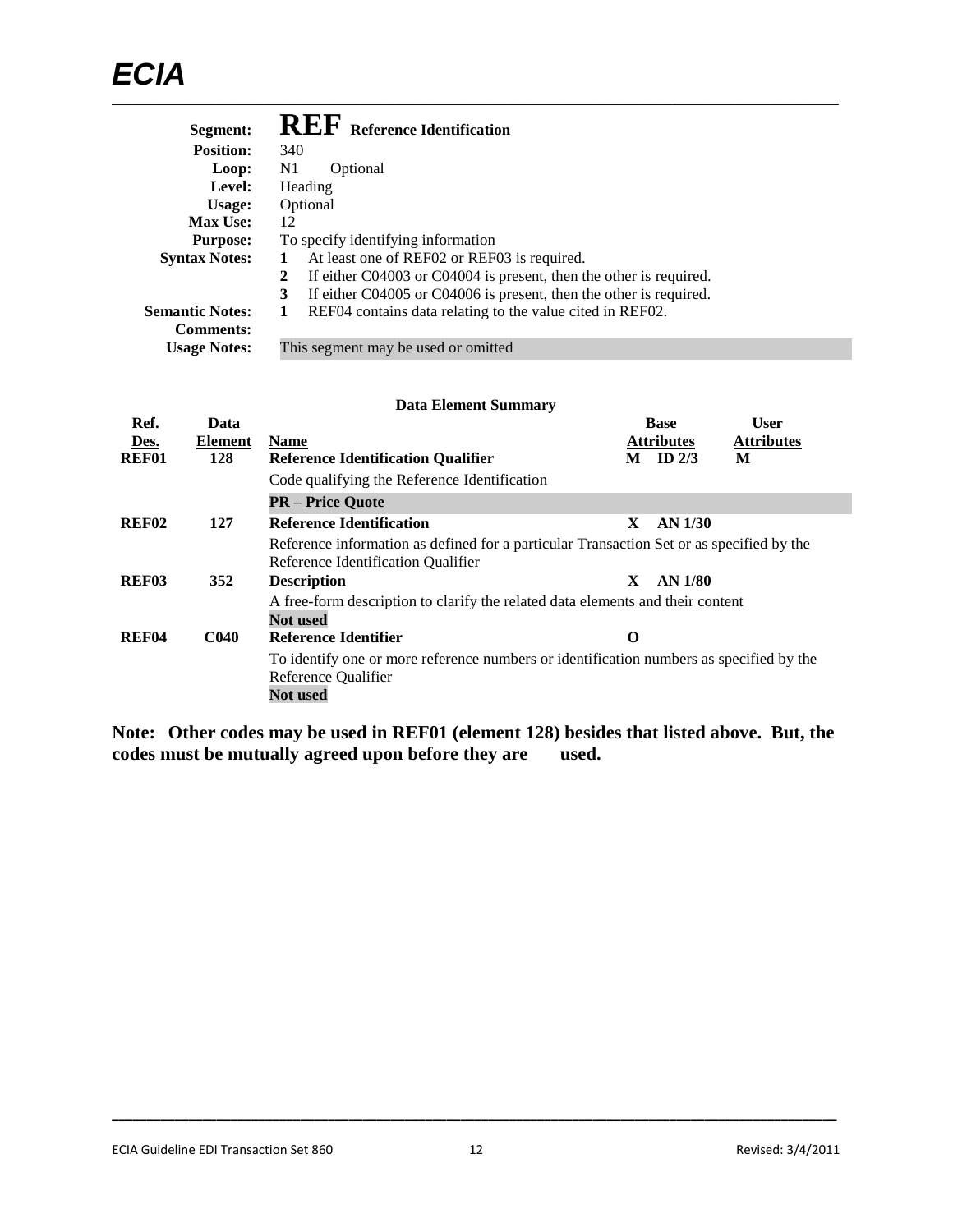|                        | TD5 Carrier Details (Routing Sequence/Transit Time)<br>Segment:                                                   |
|------------------------|-------------------------------------------------------------------------------------------------------------------|
| <b>Position:</b>       | 380                                                                                                               |
| Loop:                  | N1<br>Optional                                                                                                    |
| Level:                 | Heading                                                                                                           |
| Usage:                 | Optional                                                                                                          |
| <b>Max Use:</b>        | 12                                                                                                                |
| <b>Purpose:</b>        | To specify the carrier and sequence of routing and provide transit time information                               |
| <b>Syntax Notes:</b>   | At least one of TD502 TD504 TD505 TD506 or TD512 is required.<br>1                                                |
|                        | If TD502 is present, then TD503 is required.<br>$\mathbf{2}$                                                      |
|                        | 3<br>If TD507 is present, then TD508 is required.                                                                 |
|                        | If TD510 is present, then TD511 is required.<br>4                                                                 |
|                        | 5<br>If TD513 is present, then TD512 is required.                                                                 |
|                        | If TD514 is present, then TD513 is required.<br>6                                                                 |
|                        | 7<br>If TD515 is present, then TD512 is required.                                                                 |
| <b>Semantic Notes:</b> | TD515 is the country where the service is to be performed.<br>1                                                   |
| <b>Comments:</b>       | When specifying a routing sequence to be used for the shipment movement in lieu of<br>1                           |
|                        | specifying each carrier within the movement, use TD502 to identify the party responsible for defining the routing |
|                        | sequence, and use TD503 to identify the actual routing sequence, specified by the party identified in TD502.      |

**Usage Notes:** This segment may be used or omitted

|              |         | <b>Data Element Summary</b>                                                            |              |                   |                   |  |
|--------------|---------|----------------------------------------------------------------------------------------|--------------|-------------------|-------------------|--|
| Ref.         | Data    |                                                                                        |              | <b>Base</b>       | <b>User</b>       |  |
| Des.         | Element | <b>Name</b>                                                                            |              | <u>Attributes</u> | <b>Attributes</b> |  |
| <b>TD501</b> | 133     | <b>Routing Sequence Code</b>                                                           | O            | ID $1/2$          |                   |  |
|              |         | Code describing the relationship of a carrier to a specific shipment movement          |              |                   |                   |  |
|              |         | $O -$ Origin carrier<br><b>Z</b> – Mutually Defined                                    |              |                   |                   |  |
| <b>TD502</b> | 66      | <b>Identification Code Qualifier</b>                                                   | X.           | ID <sub>1/2</sub> |                   |  |
|              |         | Code designating the system/method of code structure used for Identification Code (67) |              |                   |                   |  |
|              |         | 2 – Standard Carrier Abbreviation Code (SCAC)                                          |              |                   |                   |  |
|              |         | 91 – Supplier's assigned code                                                          |              |                   |                   |  |
|              |         | 92 – Assigned by Buyer or Buyer's agent                                                |              |                   |                   |  |
|              |         | 93 – Sender's assigned code                                                            |              |                   |                   |  |
| <b>TD503</b> | 67      | <b>Identification Code</b>                                                             | $\mathbf{X}$ | $AN$ 2/80         |                   |  |
|              |         | Code identifying a party or other code                                                 |              |                   |                   |  |
|              |         | <b>Carrier Code</b>                                                                    |              |                   |                   |  |
| <b>TD504</b> | 91      | Air Identification                                                                     |              |                   |                   |  |
|              |         | Code specifying the method or type of transportation for the shipment                  |              |                   |                   |  |
|              |         | A – Air Code                                                                           |              |                   |                   |  |
|              |         |                                                                                        |              |                   |                   |  |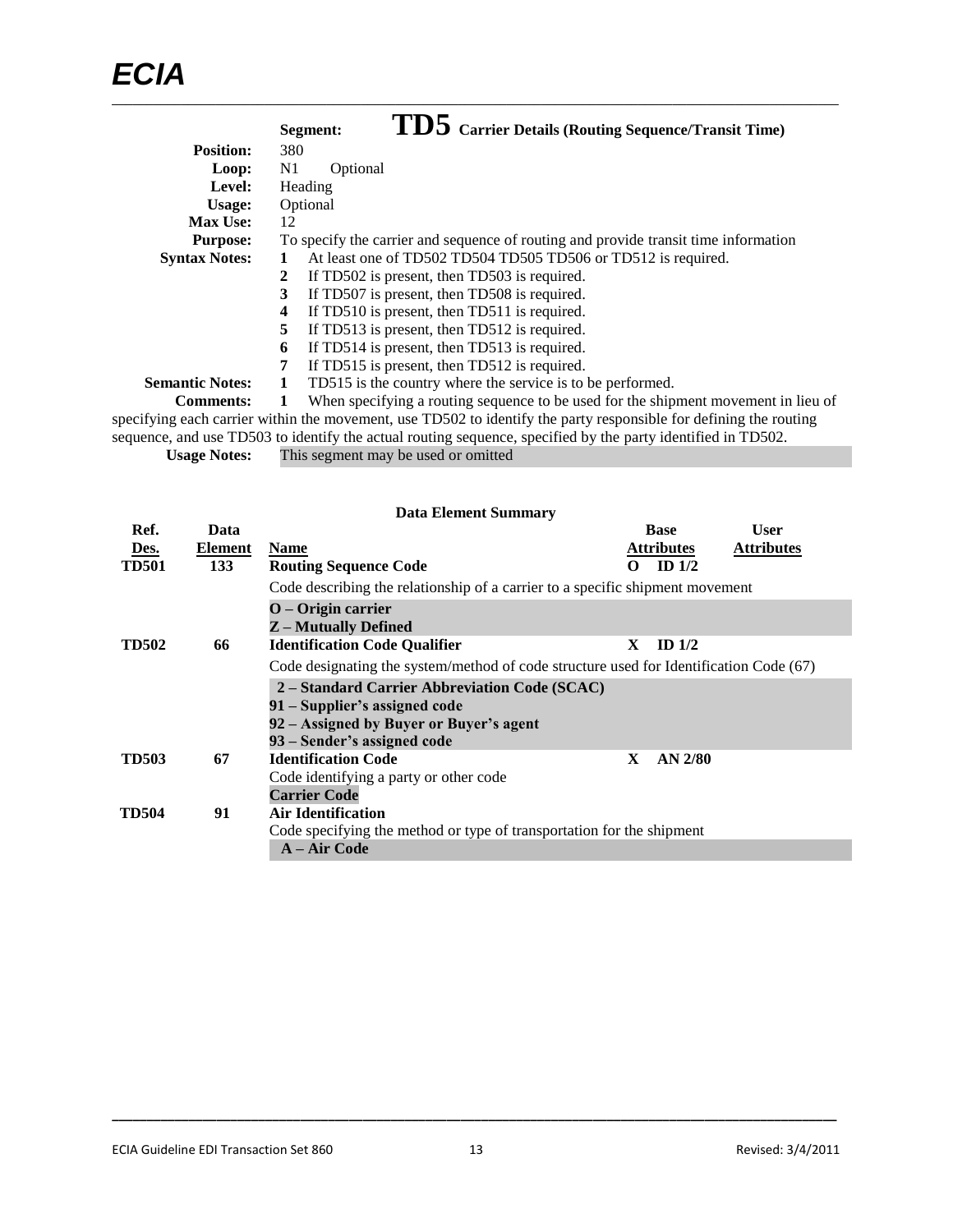| Segment:               | POC Line Item Change                                                   |
|------------------------|------------------------------------------------------------------------|
| <b>Position:</b>       | 010                                                                    |
| Loop:                  | POC<br>Mandatory                                                       |
| Level:                 | Detail                                                                 |
| Usage:                 | Mandatory                                                              |
| Max Use:               | 1                                                                      |
| <b>Purpose:</b>        | To specify changes to a line item                                      |
| <b>Syntax Notes:</b>   | If POC03 is present, then both POC04 and POC05 are required.<br>1      |
|                        | If POC07 is present, then POC06 is required.<br>2                      |
|                        | If either POC08 or POC09 is present, then the other is required.<br>3  |
|                        | If either POC10 or POC11 is present, then the other is required.<br>4  |
|                        | If either POC12 or POC13 is present, then the other is required.<br>5  |
|                        | If either POC14 or POC15 is present, then the other is required.<br>6  |
|                        | If either POC16 or POC17 is present, then the other is required.<br>7  |
|                        | If either POC18 or POC19 is present, then the other is required.<br>8  |
|                        | If either POC20 or POC21 is present, then the other is required.<br>9  |
|                        | If either POC22 or POC23 is present, then the other is required.<br>10 |
|                        | If either POC24 or POC25 is present, then the other is required.<br>11 |
|                        | If either POC26 or POC27 is present, then the other is required.<br>12 |
| <b>Semantic Notes:</b> | POC01 is the purchase order line item identification.<br>1             |
| <b>Comments:</b>       |                                                                        |
| <b>Usage Notes:</b>    | This segment is mandatory                                              |

|                   |                | <b>Data Element Summary</b>                                                                                                  |              |                   |                   |  |  |
|-------------------|----------------|------------------------------------------------------------------------------------------------------------------------------|--------------|-------------------|-------------------|--|--|
| Ref.              | Data           |                                                                                                                              |              | <b>Base</b>       | <b>User</b>       |  |  |
| Des.              | <b>Element</b> | <b>Name</b>                                                                                                                  |              | <b>Attributes</b> | <b>Attributes</b> |  |  |
| POC01             | 350            | <b>Assigned Identification</b>                                                                                               | 0            | $AN$ 1/20         |                   |  |  |
|                   |                | Alphanumeric characters assigned for differentiation within a transaction set                                                |              |                   |                   |  |  |
| POC <sub>02</sub> | 670            | <b>Line Number from Purchase Order</b>                                                                                       | M            | ID $2/2$          | M                 |  |  |
|                   |                | <b>Change or Response Type Code</b>                                                                                          |              |                   |                   |  |  |
|                   |                | Code specifying the type of change to the line item                                                                          |              |                   |                   |  |  |
|                   |                | $DI$ - Delete - delete a complete line item from the purchase order                                                          |              |                   |                   |  |  |
|                   |                | $MU - Multiple - multiple changes to a line item$<br>$NC$ – No change – when the only change is to the purchase order header |              |                   |                   |  |  |
|                   |                | PC – Price change - price change of a line item                                                                              |              |                   |                   |  |  |
|                   |                | $PQ - Unit price / quantity change$                                                                                          |              |                   |                   |  |  |
|                   |                | <b>PR</b> – Unit price / Reschedule change                                                                                   |              |                   |                   |  |  |
|                   |                | QD - Quantity decrease - quantity decrease will include schedule changes                                                     |              |                   |                   |  |  |
|                   |                | QI - Quantity increase - quantity increase will include schedule changes                                                     |              |                   |                   |  |  |
|                   |                | <b>RQ</b> – Reschedule / Quantity Change                                                                                     |              |                   |                   |  |  |
|                   |                | RS – Reschedule changes to delivery dates or delivery quantities with no change on                                           |              |                   |                   |  |  |
| <b>POC03</b>      |                | the total item quantity                                                                                                      |              | R 1/15            |                   |  |  |
|                   | 330            | <b>Quantity Ordered</b>                                                                                                      | $\Omega$     |                   |                   |  |  |
|                   |                | Quantity ordered                                                                                                             |              |                   |                   |  |  |
| <b>POC04</b>      | 671            | <b>Quantity Left to Receive</b>                                                                                              | X            | R1/9              |                   |  |  |
|                   |                | Quantity left to receive as qualified by the unit of measure                                                                 |              |                   |                   |  |  |
|                   |                |                                                                                                                              |              |                   |                   |  |  |
| POC <sub>05</sub> | <b>C001</b>    | <b>Composite Unit of Measure</b>                                                                                             | $\mathbf{x}$ |                   |                   |  |  |
|                   |                | To identify a composite unit of measure (See Figures Appendix for examples of use)                                           |              |                   |                   |  |  |
| C00101            | 355            | Unit or Basis for Measurement Code                                                                                           | M            | $ID$ 2/2          | M                 |  |  |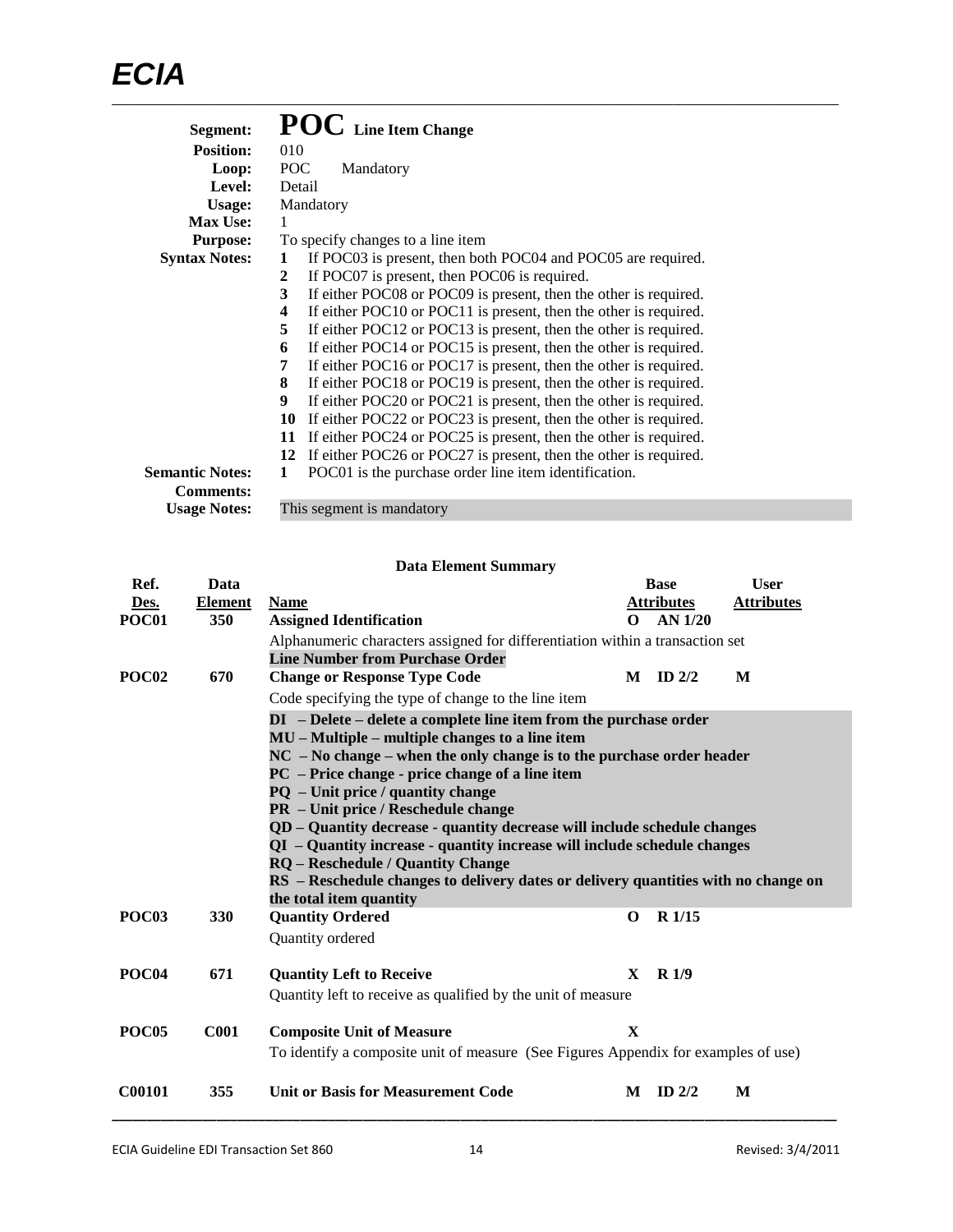|                   |     | Code specifying the units in which a value is being expressed, or manner in which a            |          |                   |
|-------------------|-----|------------------------------------------------------------------------------------------------|----------|-------------------|
|                   |     | measurement has been taken                                                                     |          |                   |
|                   |     | EA<br>Each                                                                                     |          |                   |
|                   |     | IN<br>Inch                                                                                     |          |                   |
|                   |     | FT<br>Foot                                                                                     |          |                   |
|                   |     | CM<br><b>Centimeter</b><br>$\overline{\textsf{MR}}$<br><b>Meter</b>                            |          |                   |
| POC <sub>06</sub> | 212 | <b>Unit Price</b>                                                                              | X        | R <sub>1/17</sub> |
|                   |     | Price per unit of product, service, commodity, etc.                                            |          |                   |
|                   |     | Unit Price with maximum of five decimal places.                                                |          |                   |
| POC07             | 639 | <b>Basis of Unit Price Code</b>                                                                | $\Omega$ | $ID$ $2/2$        |
|                   |     | Code identifying the type of unit price for an item                                            |          |                   |
|                   |     | <b>Price per Each</b><br>PE                                                                    |          |                   |
|                   |     | HP<br><b>Price per Hundred</b>                                                                 |          |                   |
|                   |     | <b>Price per Thousand</b><br>TP                                                                |          |                   |
| POC <sub>08</sub> | 235 | <b>Product/Service ID Qualifier</b>                                                            | X        | $ID$ 2/2          |
|                   |     | Code identifying the type/source of the descriptive number used in Product/Service ID<br>(234) |          |                   |
|                   |     | <b>BP</b> – Buyer's Part Number                                                                |          |                   |
| POC <sub>09</sub> | 234 | <b>Product/Service ID</b>                                                                      | X        | AN 1/48           |
|                   |     | Identifying number for a product or service                                                    |          |                   |
|                   |     | <b>Part Number</b>                                                                             |          |                   |
| POC <sub>10</sub> | 235 | <b>Product/Service ID Qualifier</b>                                                            | X        | $ID$ 2/2          |
|                   |     | Code identifying the type/source of the descriptive number used in Product/Service ID          |          |                   |
|                   |     | (234)                                                                                          |          |                   |
|                   |     | <b>VP</b> – Vendor's Part Number                                                               |          |                   |
| <b>POC11</b>      | 234 | <b>Product/Service ID</b>                                                                      | X        | <b>AN 1/48</b>    |
|                   |     | Identifying number for a product or service<br><b>Part Number</b>                              |          |                   |

**Note: Elements POC12 through POC27 are not used.**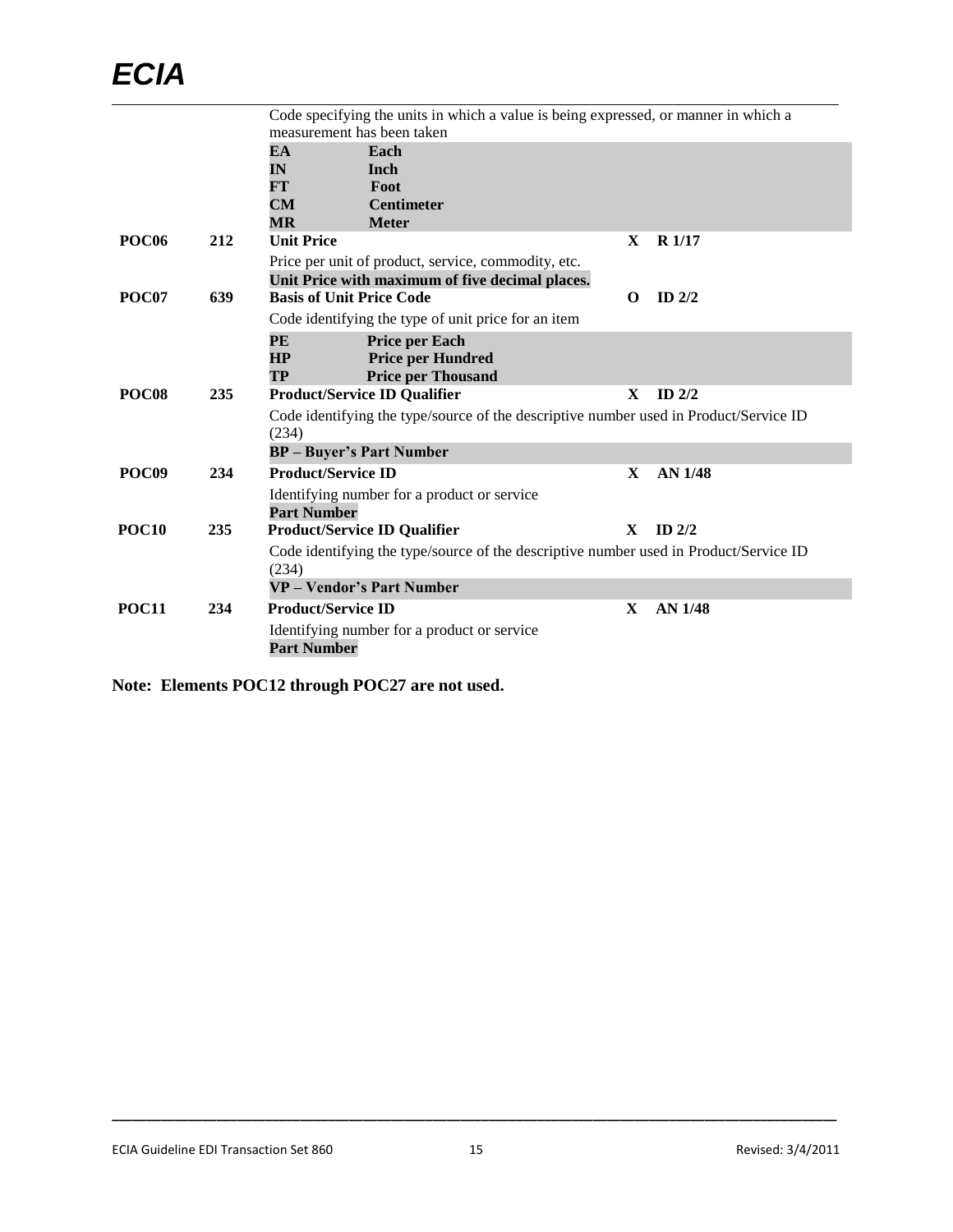| Segment:               | <b>REF</b> Reference Identification                                     |
|------------------------|-------------------------------------------------------------------------|
| <b>Position:</b>       | 100                                                                     |
| Loop:                  | POC<br>Optional                                                         |
| Level:                 | Detail                                                                  |
| Usage:                 | Optional                                                                |
| <b>Max Use:</b>        | >1                                                                      |
| <b>Purpose:</b>        | To specify identifying information                                      |
| <b>Syntax Notes:</b>   | At least one of REF02 or REF03 is required.<br>1                        |
|                        | If either C04003 or C04004 is present, then the other is required.<br>2 |
|                        | If either C04005 or C04006 is present, then the other is required.<br>3 |
| <b>Semantic Notes:</b> | REF04 contains data relating to the value cited in REF02.<br>1          |
| <b>Comments:</b>       |                                                                         |
| <b>Usage Notes:</b>    | This segment may be used or omitted                                     |

#### **Data Element Summary**

| Ref.              | Data             |                                                                                                                                   |   | <b>Base</b>       | <b>User</b>       |
|-------------------|------------------|-----------------------------------------------------------------------------------------------------------------------------------|---|-------------------|-------------------|
| Des.              | <b>Element</b>   | <b>Name</b>                                                                                                                       |   | <b>Attributes</b> | <b>Attributes</b> |
| REF01             | 128              | <b>Reference Identification Qualifier</b>                                                                                         | M | ID $2/3$          | M                 |
|                   |                  | Code qualifying the Reference Identification                                                                                      |   |                   |                   |
|                   |                  | CO – Customer Order                                                                                                               |   |                   |                   |
|                   |                  | <b>DQ</b> – Delivery Quote                                                                                                        |   |                   |                   |
|                   |                  | <b>GC</b> – Contract Number                                                                                                       |   |                   |                   |
|                   |                  | <b>GP</b> – Priority                                                                                                              |   |                   |                   |
|                   |                  | ZZ - Other                                                                                                                        |   |                   |                   |
| <b>REF02</b>      | 127              | <b>Reference Identification</b>                                                                                                   | X | AN 1/30           |                   |
|                   |                  | Reference information as defined for a particular Transaction Set or as specified by the<br>Reference Identification Qualifier    |   |                   |                   |
| REF <sub>03</sub> | 352              | <b>Description</b>                                                                                                                | X | AN 1/80           |                   |
|                   |                  | A free-form description to clarify the related data elements and their content<br><b>Not</b> used                                 |   |                   |                   |
| <b>REF04</b>      | C <sub>040</sub> | Reference Identifier                                                                                                              | O |                   |                   |
|                   |                  | To identify one or more reference numbers or identification numbers as specified by the<br>Reference Qualifier<br><b>Not used</b> |   |                   |                   |

**Note: Other codes may be used in REF01 (element 128) besides those listed above. But, the codes must be mutually agreed upon before they are used.**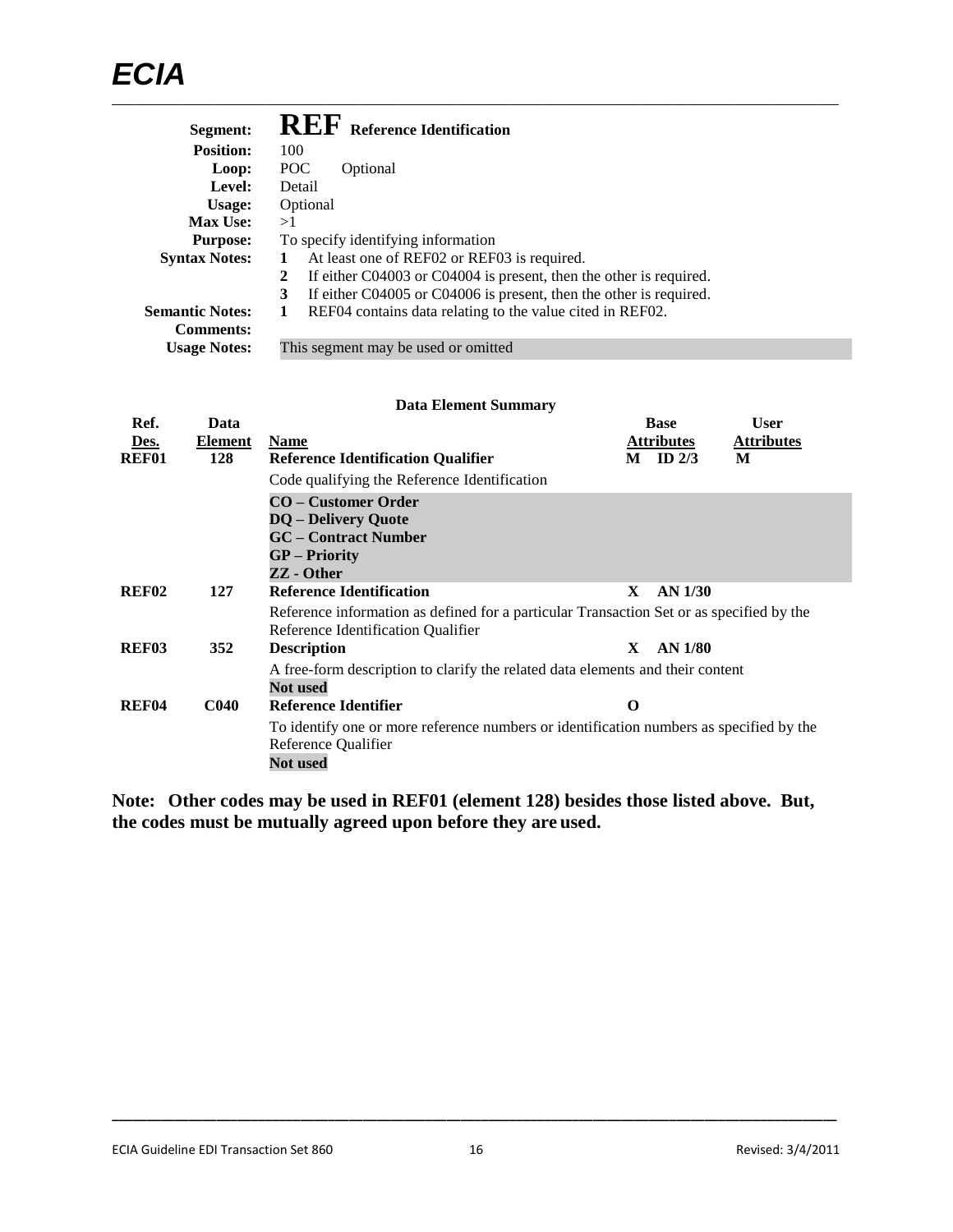| Segment:               | <b>SCH</b> Line Item Schedule                                              |
|------------------------|----------------------------------------------------------------------------|
| <b>Position:</b>       | 295                                                                        |
| Loop:                  | <b>SCH</b><br>Mandatory                                                    |
| Level:                 | Detail                                                                     |
| Usage:                 | Optional                                                                   |
| <b>Max Use:</b>        |                                                                            |
| <b>Purpose:</b>        | To specify the data for scheduling a specific line-item                    |
| <b>Syntax Notes:</b>   | If SCH03 is present, then SCH04 is required.<br>1                          |
|                        | If SCH08 is present, then at least one of SCH09 or SCH10 is required.<br>2 |
|                        | If SCH09 is present, then SCH08 is required.<br>3                          |
|                        | If SCH10 is present, then SCH08 is required.<br>4                          |
| <b>Semantic Notes:</b> | SCH <sub>12</sub> is the schedule identification.                          |
| <b>Comments:</b>       | SCH05 specifies the interpretation to be used for SCH06 and SCH07.         |
| <b>Usage Notes:</b>    | This segment may be used or omitted                                        |

| <b>Data Element Summary</b> |                        |                                                                                           |                                                                                                                   |              |                                  |                                  |  |
|-----------------------------|------------------------|-------------------------------------------------------------------------------------------|-------------------------------------------------------------------------------------------------------------------|--------------|----------------------------------|----------------------------------|--|
| Ref.<br>Des.                | Data<br><b>Element</b> | <b>Name</b>                                                                               |                                                                                                                   |              | <b>Base</b><br><b>Attributes</b> | <b>User</b><br><b>Attributes</b> |  |
| <b>SCH01</b>                | 380                    | Quantity                                                                                  |                                                                                                                   |              | M R 1/15                         | M                                |  |
|                             |                        | Numeric value of quantity<br><b>Remaining quantity</b>                                    |                                                                                                                   |              |                                  |                                  |  |
| <b>SCH02</b>                | 355                    |                                                                                           | <b>Unit or Basis for Measurement Code</b>                                                                         | M            | ID $2/2$                         | M                                |  |
|                             |                        |                                                                                           | Code specifying the units in which a value is being expressed, or manner in which a<br>measurement has been taken |              |                                  |                                  |  |
|                             |                        | EA                                                                                        | Each                                                                                                              |              |                                  |                                  |  |
|                             |                        | IN                                                                                        | Inch                                                                                                              |              |                                  |                                  |  |
|                             |                        | FT                                                                                        | Foot                                                                                                              |              |                                  |                                  |  |
|                             |                        | CM                                                                                        | <b>Centimeter</b>                                                                                                 |              |                                  |                                  |  |
| <b>SCH03</b>                | 98                     | МR<br><b>Entity Identifier Code</b>                                                       | <b>Meter</b>                                                                                                      | $\Omega$     | ID $2/3$                         |                                  |  |
|                             |                        |                                                                                           |                                                                                                                   |              |                                  |                                  |  |
|                             |                        | Code identifying an organizational entity, a physical location, property or an individual |                                                                                                                   |              |                                  |                                  |  |
|                             |                        | <b>Not used</b>                                                                           |                                                                                                                   |              |                                  |                                  |  |
| SCH <sub>04</sub>           | 93                     | <b>Name</b>                                                                               |                                                                                                                   | $\mathbf{X}$ | $AN$ 1/60                        |                                  |  |
|                             |                        | Free-form name                                                                            |                                                                                                                   |              |                                  |                                  |  |
|                             |                        | <b>Not</b> used                                                                           |                                                                                                                   |              |                                  |                                  |  |
| SCH <sub>05</sub>           | 374                    | <b>Date/Time Qualifier</b>                                                                |                                                                                                                   | M            | ID <sub>3/3</sub>                | M                                |  |
|                             |                        |                                                                                           | Code specifying type of date or time, or both date and time                                                       |              |                                  |                                  |  |
|                             |                        | 002 – Delivery Requested                                                                  |                                                                                                                   |              |                                  |                                  |  |
| <b>SCH06</b>                | 373                    | <b>Date</b>                                                                               |                                                                                                                   | M            | <b>DT 8/8</b>                    | M                                |  |
|                             |                        |                                                                                           | Date expressed as CCYYMMDD                                                                                        |              |                                  |                                  |  |
|                             |                        | <b>Delivery Date</b>                                                                      |                                                                                                                   |              |                                  |                                  |  |

**Note: Elements SCH07 through SCH12 are not used.**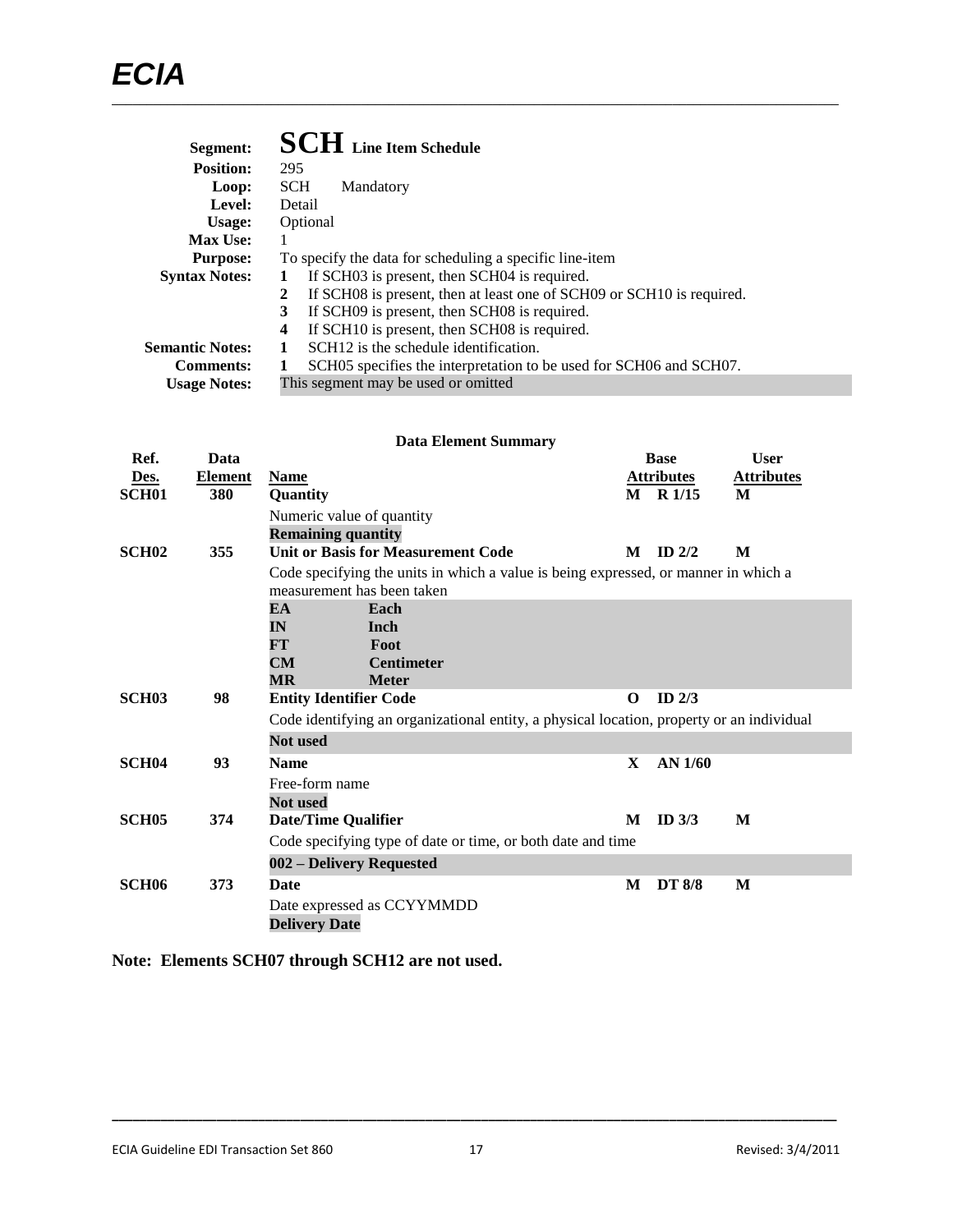| Segment:                                                       | <b>CTT</b> Transaction Totals                                                        |
|----------------------------------------------------------------|--------------------------------------------------------------------------------------|
| <b>Position:</b>                                               | 010                                                                                  |
| Loop:                                                          | <b>CTT</b><br>Optional                                                               |
| Level:                                                         | Summary                                                                              |
| Usage:                                                         | Optional                                                                             |
| <b>Max Use:</b>                                                |                                                                                      |
| <b>Purpose:</b>                                                | To transmit a hash total for a specific element in the transaction set               |
| <b>Syntax Notes:</b>                                           | If either CTT03 or CTT04 is present, then the other is required.                     |
|                                                                | If either CTT05 or CTT06 is present, then the other is required.<br>$\mathbf{2}$     |
| <b>Semantic Notes:</b><br><b>Comments:</b><br>and correctness. | This segment is intended to provide hash totals to validate transaction completeness |
| <b>Usage Notes:</b>                                            | This segment may be used or omitted                                                  |

| <b>Data Element Summary</b> |  |
|-----------------------------|--|
|-----------------------------|--|

| Ref.              | Data    |                                                   |          | <b>Base</b>        | User              |
|-------------------|---------|---------------------------------------------------|----------|--------------------|-------------------|
| Des.              | Element | <b>Name</b>                                       |          | <b>Attributes</b>  | <b>Attributes</b> |
| <b>CTT01</b>      | 354     | <b>Number of Line Items</b>                       | М        | N <sub>0</sub> 1/6 | M                 |
|                   |         | Total number of line items in the transaction set |          |                    |                   |
| CTT <sub>02</sub> | 347     | <b>Hash Total</b>                                 | $\Omega$ | R 1/10             |                   |
|                   |         | Sum of quantities in element POC03                |          |                    |                   |

**Note: Elements CTT03 through CTT07 are not used.**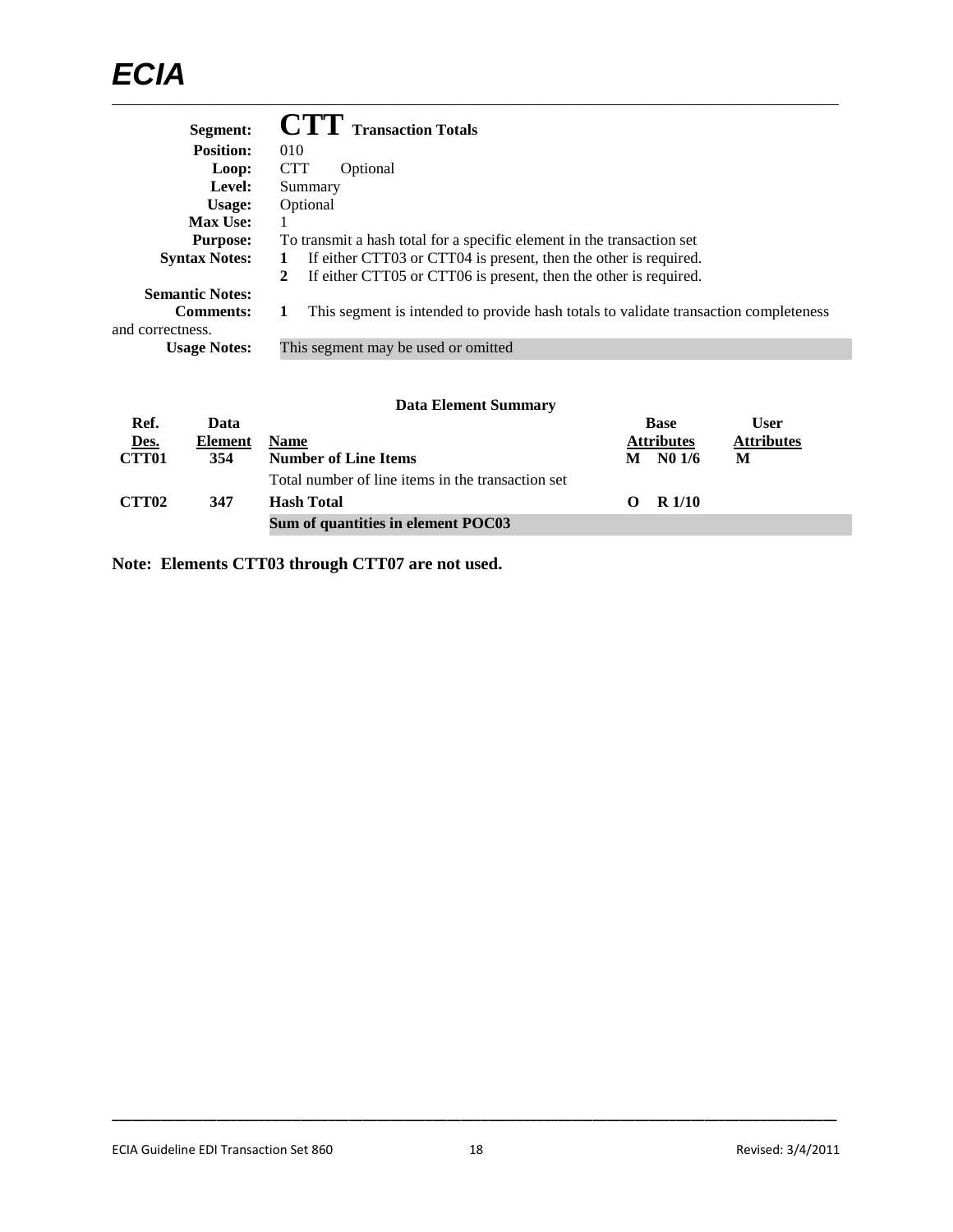| Segment:               | <b>SE</b> Transaction Set Trailer                                                   |
|------------------------|-------------------------------------------------------------------------------------|
| <b>Position:</b>       | 030                                                                                 |
| Loop:                  |                                                                                     |
| <b>Level:</b>          | Summary                                                                             |
| Usage:                 | Mandatory                                                                           |
| <b>Max Use:</b>        |                                                                                     |
| <b>Purpose:</b>        | To indicate the end of the transaction set and provide the count of the transmitted |
|                        | segments (including the beginning (ST) and ending (SE) segments)                    |
| <b>Syntax Notes:</b>   |                                                                                     |
| <b>Semantic Notes:</b> |                                                                                     |
| <b>Comments:</b>       | SE is the last segment of each transaction set.                                     |

|             |                | <b>Data Element Summary</b>                                                                                                                     |   |                   |                   |
|-------------|----------------|-------------------------------------------------------------------------------------------------------------------------------------------------|---|-------------------|-------------------|
| Ref.        | Data           |                                                                                                                                                 |   | <b>Base</b>       | <b>User</b>       |
| Des.        | <b>Element</b> | <b>Name</b>                                                                                                                                     |   | <b>Attributes</b> | <b>Attributes</b> |
| <b>SE01</b> | 96             | <b>Number of Included Segments</b>                                                                                                              | м | N01/10            | M                 |
|             |                | Total number of segments included in a transaction set including ST and SE segments                                                             |   |                   |                   |
| <b>SE02</b> | 329            | <b>Transaction Set Control Number</b>                                                                                                           | М | AN 4/9            | M                 |
|             |                | Identifying control number that must be unique within the transaction set functional group<br>assigned by the originator for a transaction set. |   |                   |                   |
|             |                | This number must match the transaction set control number (ST02) in the transaction                                                             |   |                   |                   |
|             |                | set header segment.                                                                                                                             |   |                   |                   |